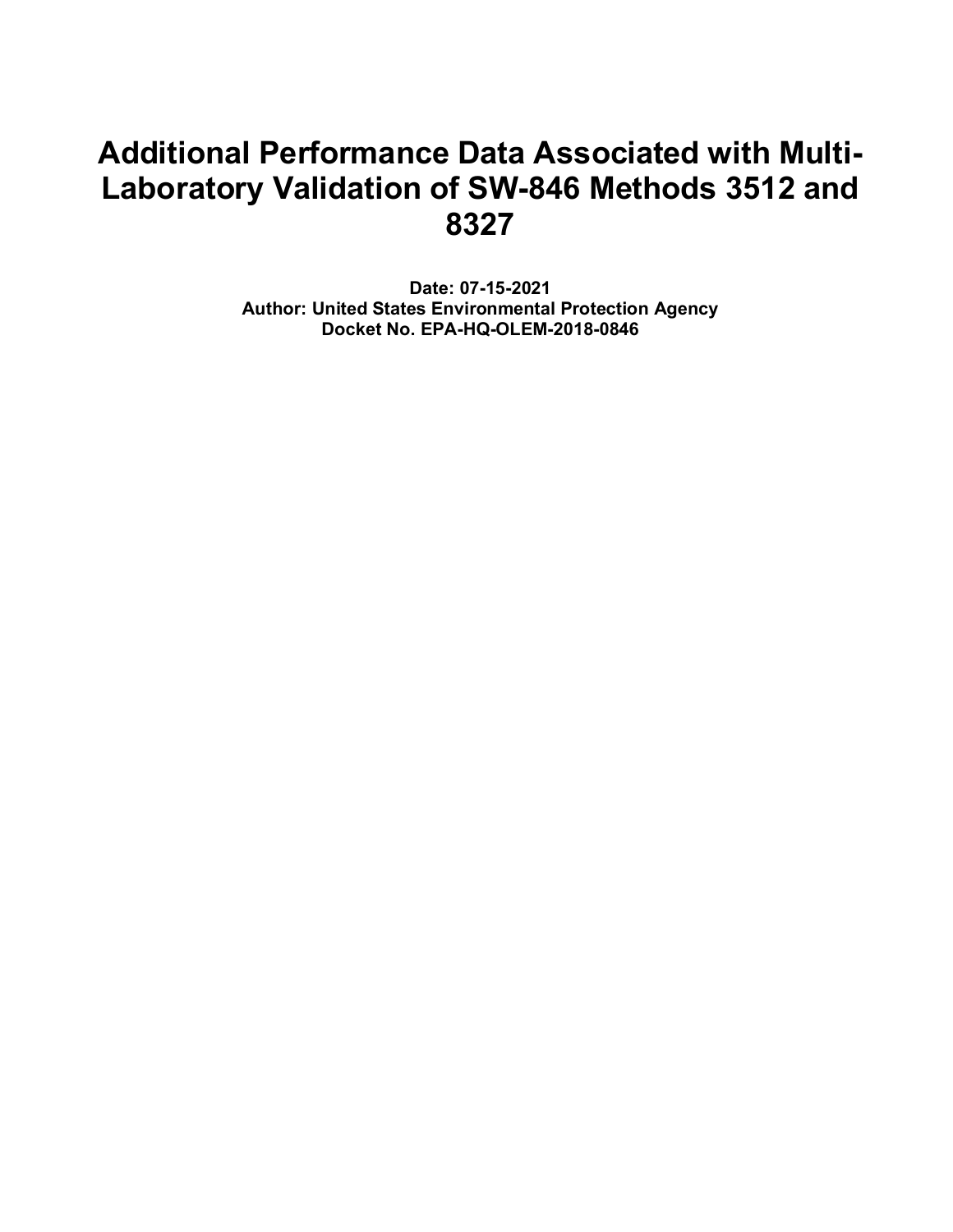|                 | Lab $2(n=5)$ |      | Lab $4(n=5)$ |      | Lab $5(n=5)$ |      | Lab $6(n=5)$ |         | Lab $10(n=5)$ |      | Lab $11(n=5)$ |      | Lab $12$ (n=5) |      | Lab $16(n=5)$ |      |             | <b>Summary Statistics All</b> |                    |
|-----------------|--------------|------|--------------|------|--------------|------|--------------|---------|---------------|------|---------------|------|----------------|------|---------------|------|-------------|-------------------------------|--------------------|
|                 | % Recovery   |      | % Recovery   |      | % Recovery   |      | % Recovery   |         | % Recovery    |      | % Recovery    |      | % Recovery     |      | % Recovery    |      |             | Labs                          |                    |
|                 |              | Std  |              | Std  |              | Std  |              | Std     |               | Std  |               | Std  |                | Std  |               | Std  |             |                               |                    |
| Target          | Avg          | dev  | Avg          | dev  | Avg          | dev  | Avg          | dev     | Avg           | dev  | Avg           | dev  | Avg            | dev  | Avg           | dev  | $\bar{X}^2$ | $S_w^3$                       | $S_b$ <sup>4</sup> |
| Analyte         | (%)          | (%)  | (%)          | (%)  | (%)          | (%)  | (%)          | (%)     | (%)           | (%)  | (%)           | (% ) | (%)            | (%)  | (%)           | (%)  | (%)         | (%)                           | (%)                |
| PFBA            | 90.7         | 2.3  | 110          | 6.7  | 108          | 4.3  | 91.7         | 2.6     | 82.3          | 10.0 | 93.9          | 2.3  | 89.8           | 5.5  | 112           | 7.6  | 97.2        | 5.8                           | 11.0               |
| PFPeA           | 107          | 7.3  | 109          | 8.2  | 113          | 8.0  | 96.8         | 1.6     | 81.8          | 2.0  | 91.6          | 2.1  | 91.9           | 2.9  | 111           | 3.9  | 100         | 5.2                           | 11.3               |
| PFHxA           | 89.0         | 7.5  | 104          | 17.1 | 103          | 10.6 | 97.4         | 1.7     | 93.7          | 2.6  | 93.3          | 1.7  | 91.0           | 2.9  | 104           | 14.0 | 96.9        | 9.2                           | 6.1                |
| PFHpA           | 93.0         | 3.7  | 105          | 9.0  | 106          | 6.6  | 96.8         | 3.3     | 95.3          | 5.1  | 97.4          | 3.2  | 91.9           | 5.5  | 104           | 13.7 | 98.8        | 7.1                           | 5.7                |
| PFOA            | 98.8         | 12.3 | 107          | 5.5  | 111          | 9.0  | 97.3         | 2.4     | 93.4          | 3.9  | 107           | 2.7  | 91.2           | 5.9  | 111           | 21.0 | 102         | 9.8                           | 7.8                |
| <b>PFNA</b>     | 93.4         | 5.9  | 107          | 13.5 | 115          | 10.3 | 98.6         | $1.1\,$ | 94.8          | 2.1  | 106           | 3.5  | 90.9           | 6.2  | 99.3          | 11.8 | 101         | 8.1                           | 8.1                |
| PFDA            | 95.7         | 4.4  | 104          | 17.2 | 109          | 5.7  | 95.4         | 2.7     | 95.6          | 5.5  | 111           | 7.1  | 95.3           | 8.1  | 110           | 14.4 | 102         | 9.4                           | 7.2                |
| PFUnA           | 87.0         | 12.4 | 101          | 6.9  | 115          | 6.2  | 100          | 2.4     | 89.7          | 4.0  | 107           | 6.0  | 89.7           | 7.3  | 136           | 15.4 | 103         | 8.6                           | 16.4               |
| PFDoA           | 83.0         | 3.9  | 101          | 3.6  | 106          | 5.3  | 97.4         | 2.1     | 91.4          | 4.0  | 99.9          | 5.4  | 93.5           | 5.9  | 150           | 10.7 | 103         | 5.6                           | 20.4               |
| PFTriA          | 73.2         | 6.7  | 103          | 5.5  | 124          | 8.3  | 95.7         | 3.0     | 91.7          | 4.4  | 99.6          | 4.1  | 87.4           | 14.7 | 120           | 12.4 | 99.3        | 8.4                           | 16.6               |
| PFTreA          | 76.1         | 6.7  | 90.3         | 9.9  | 99.5         | 11.0 | 89.3         | 4.0     | 87.8          | 4.5  | 100           | 3.0  | 83.0           | 15.2 | 117           | 24.7 | 92.9        | 12.0                          | 12.6               |
| <b>PFBS</b>     | 93.1         | 4.5  | 108          | 11.9 | 109          | 13.0 | 98.3         | 2.7     | 101           | 1.7  | 95.7          | 2.0  | 92.3           | 2.8  | 107           | 15.1 | 101         | 8.5                           | 6.7                |
| PFPeS           | 88.9         | 6.5  | 108          | 6.1  | 103          | 4.3  | 102          | 1.3     | 98.1          | 1.0  | 94.9          | 2.1  | 91.0           | 3.7  | 109           | 7.3  | 99.2        | 4.7                           | 7.4                |
| PFHxS           | 98.6         | 6.8  | 96.8         | 6.5  | 105          | 5.7  | 101          | 1.3     | 99.4          | 2.1  | 98.8          | 7.8  | 92.2           | 3.6  | 113           | 7.3  | 101         | 5.6                           | 6.0                |
| PFHpS           | 89.2         | 5.5  | 105          | 9.2  | 106          | 4.6  | 101          | 2.2     | 94.9          | 2.4  | 110           | 5.2  | 92.1           | 4.6  | 114           | 1.6  | 102         | 5.0                           | 8.9                |
| <b>PFOS</b>     | 95.9         | 8.5  | 108          | 11.7 | 116          | 7.1  | 99.8         | 2.4     | 99.5          | 2.0  | 107           | 3.8  | 90.7           | 5.5  | 125           | 5.6  | 105         | 6.6                           | 11.1               |
| <b>PFNS</b>     | 92.3         | 9.0  | 106          | 5.3  | 121          | 5.0  | 103          | 1.2     | 92.4          | 2.8  | 114           | 6.7  | 91.4           | 5.5  | 130           | 7.1  | 106         | 5.8                           | 14.3               |
| <b>PFDS</b>     | 88.0         | 3.6  | 100          | 9.4  | 121          | 9.1  | 97.8         | 2.0     | 85.8          | 2.1  | 107           | 4.3  | 88.2           | 5.6  | 130           | 9.3  | 102         | 6.4                           | 16.1               |
| <b>PFOSA</b>    | 90.8         | 3.0  | 99.5         | 5.4  | 111          | 7.1  | 96.8         | 1.3     | 90.0          | 3.4  | 93.4          | 2.7  | 84.5           | 2.2  | 112           | 3.8  | 97.3        | 4.0                           | 10.0               |
| FtS 4:2         | 91.3         | 7.7  | 106          | 9.0  | 111          | 6.6  | 93.3         | 2.0     | 79.4          | 4.0  | 92.8          | 3.4  | 93.9           | 7.3  | 113           | 6.9  | 97.6        | 6.3                           | 11.4               |
| FtS 6:2         | 94.4         | 20.4 | 103          | 9.1  | 112          | 15.7 | 102          | 2.8     | 188           | 217  | 38.1          | 2.8  | 84.6           | 7.5  | 54.4          | 3.5  | 97.1        | 77.4                          | 44.8               |
| FtS 8:2         | 88.5         | 13.5 | 109          | 16.7 | 119          | 10.0 | 107          | 3.2     | 101           | 8.6  | 115           | 4.6  | 93.0           | 8.9  | 109           | 10.0 | 105         | 10.3                          | 10.5               |
| <b>NMeFOSAA</b> | 91.7         | 12.5 | 104          | 10.1 | 133          | 30.5 | 94.7         | 1.4     | 92.8          | 3.5  | 105           | 3.5  | 93.0           | 7.6  | 112           | 7.1  | 103         | 12.9                          | 14.1               |
| NEtFOSAA        | 91.3         | 10.2 | 111          | 16.8 | 155          | 24.7 | 96.2         | 1.7     | 93.9          | 4.4  | 102           | 3.5  | 92.7           | 6.6  | 120           | 5.7  | 108         | 11.8                          | 21.4               |

Groundwater % Recovery statistics, 200 ng/L (nom.) concentration1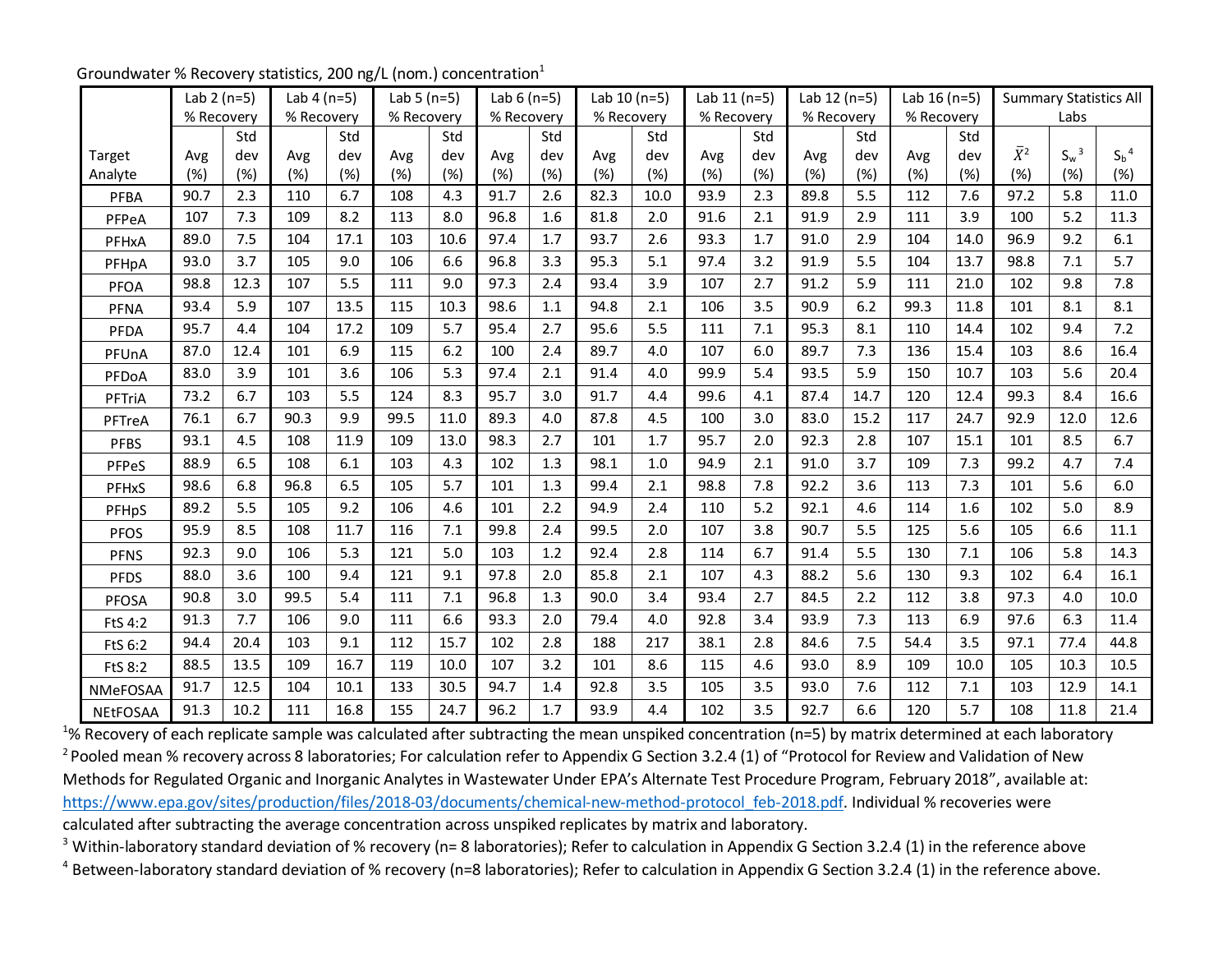Groundwater % Recovery statistics, 60 ng/L (nom.) concentration $1$ 

|                 | Lab $2(n=5)$ |      | Lab $4(n=5)$ |      | Lab $5(n=5)$ |      | Lab $6(n=5)$ |      | Lab $10(n=5)$ |      | Lab $11(n=5)$ |      | Lab $12(n=5)$ |      | Lab $16(n=5)$ |      |             | <b>Summary Statistics All</b> |                    |
|-----------------|--------------|------|--------------|------|--------------|------|--------------|------|---------------|------|---------------|------|---------------|------|---------------|------|-------------|-------------------------------|--------------------|
|                 | % Recovery   |      | % Recovery   |      | % Recovery   |      | % Recovery   |      | % Recovery    |      | % Recovery    |      | % Recovery    |      | % Recovery    |      |             | Labs                          |                    |
|                 |              | Std  |              | Std  |              | Std  |              | Std  |               | Std  |               | Std  |               | Std  |               | Std  |             |                               |                    |
| Target          | Avg          | dev  | Avg          | dev  | Avg          | dev  | Avg          | dev  | Avg           | dev  | Avg           | dev  | Avg           | dev  | Avg           | dev  | $\bar{X}^2$ | $S_w^3$                       | $S_b$ <sup>4</sup> |
| Analyte         | (%)          | (%)  | (%)          | (%)  | (%)          | (%)  | (%)          | (%)  | (%)           | (%)  | (%)           | (%)  | (%)           | (%)  | (%)           | (%)  | (%)         | (%)                           | (%)                |
| PFBA            | 88.0         | 13.7 | 124          | 6.7  | 95.9         | 11.6 | 74.7         | 14.9 | 87.2          | 9.3  | 102           | 7.7  | 87.6          | 7.1  | 124           | 34.0 | 98.0        | 15.6                          | 17.9               |
| PFPeA           | 97.6         | 13.1 | 124          | 5.5  | 109          | 9.5  | 89.5         | 4.5  | 83.5          | 5.5  | 98.5          | 9.5  | 106           | 6.9  | 194           | 84.1 | 113         | 30.7                          | 34.9               |
| PFHxA           | 85.9         | 13.4 | 106          | 11.3 | 99.0         | 13.2 | 86.5         | 7.8  | 99.5          | 4.1  | 99.6          | 7.9  | 91.0          | 8.4  | 92.4          | 28.3 | 95.0        | 13.7                          | 7.1                |
| PFHpA           | 89.3         | 15.5 | 108          | 8.7  | 100          | 7.9  | 85.7         | 3.3  | 94.1          | 7.2  | 105           | 15.4 | 87.8          | 6.8  | 99.7          | 16.7 | 96.2        | 11.2                          | 8.3                |
| <b>PFOA</b>     | 88.4         | 21.4 | 109          | 6.5  | 91.6         | 13.8 | 91.9         | 4.4  | 96.5          | 5.4  | 111           | 12.8 | 92.1          | 6.5  | 111           | 10.0 | 98.8        | 11.4                          | 9.6                |
| PFNA            | 87.8         | 12.8 | 105          | 12.5 | 100          | 10.1 | 84.9         | 4.7  | 90.1          | 5.6  | 114           | 16.8 | 84.2          | 8.0  | 105           | 21.7 | 96.5        | 12.7                          | 11.2               |
| <b>PFDA</b>     | 85.3         | 14.6 | 98.4         | 13.5 | 109          | 11.7 | 82.7         | 4.6  | 96.6          | 4.8  | 112           | 14.2 | 82.8          | 11.6 | 118           | 35.1 | 98.2        | 16.4                          | 14.0               |
| PFUnA           | 84.7         | 14.6 | 91.0         | 17.6 | 107          | 9.2  | 86.7         | 4.6  | 86.5          | 4.1  | 104           | 12.3 | 87.1          | 8.1  | 121           | 18.7 | 96.0        | 12.3                          | 13.2               |
| PFDoA           | 87.2         | 19.2 | 72.6         | 7.2  | 106          | 9.8  | 84.5         | 3.3  | 91.4          | 4.0  | 110           | 16.3 | 86.2          | 12.7 | 146           | 30.4 | 98.0        | 15.4                          | 22.7               |
| PFTriA          | 75.1         | 8.6  | 73.0         | 7.5  | 133          | 13.1 | 84.6         | 4.2  | 91.6          | 6.6  | 110           | 11.4 | 76.8          | 5.7  | 122           | 24.3 | 95.8        | 11.8                          | 23.1               |
| PFTreA          | 72.8         | 8.3  | 68.2         | 14.4 | 103          | 9.1  | 78.9         | 7.1  | 87.6          | 4.8  | 123           | 17.0 | 74.3          | 16.9 | 98.2          | 23.5 | 88.2        | 13.9                          | 18.6               |
| <b>PFBS</b>     | 92.8         | 15.4 | 108          | 22.2 | 99.4         | 13.2 | 87.9         | 2.1  | 104.8         | 10.2 | 96.0          | 8.7  | 104           | 21.9 | 99.0          | 21.0 | 99.1        | 15.9                          | 6.8                |
| PFPeS           | 81.4         | 12.3 | 105          | 7.6  | 101          | 4.8  | 90.8         | 2.8  | 95.5          | 4.7  | 101           | 4.6  | 90.7          | 2.5  | 102           | 10.9 | 95.8        | 7.1                           | 7.8                |
| PFHxS           | 88.5         | 15.1 | 66.8         | 10.5 | 103          | 9.7  | 93.2         | 3.4  | 99.3          | 7.6  | 102           | 23.2 | 89.7          | 2.0  | 117           | 12.9 | 94.9        | 12.3                          | 14.5               |
| PFHpS           | 82.1         | 21.9 | 98.7         | 15.4 | 98.7         | 9.3  | 90.9         | 5.3  | 94.6          | 5.7  | 110           | 12.8 | 89.8          | 3.7  | 116           | 8.6  | 97.5        | 11.8                          | 10.9               |
| <b>PFOS</b>     | 82.6         | 13.4 | 110          | 21.5 | 116          | 10.5 | 91.7         | 5.3  | 98.7          | 8.9  | 111           | 19.7 | 88.1          | 4.3  | 122           | 14.7 | 103         | 13.6                          | 14.3               |
| <b>PFNS</b>     | 81.4         | 19.5 | 87.0         | 8.3  | 118          | 5.2  | 92.1         | 5.0  | 92.8          | 7.6  | 126           | 9.5  | 86.3          | 5.9  | 115           | 12.2 | 99.8        | 10.2                          | 17.0               |
| <b>PFDS</b>     | 70.1         | 16.3 | 86.2         | 11.1 | 118          | 8.9  | 90.0         | 5.6  | 86.5          | 3.3  | 114           | 10.3 | 82.1          | 5.4  | 118           | 6.1  | 95.6        | 9.2                           | 18.3               |
| <b>PFOSA</b>    | 77.2         | 10.6 | 80.0         | 7.0  | 93.2         | 12.0 | 84.8         | 5.5  | 91.0          | 5.7  | 100           | 8.0  | 81.6          | 3.5  | 109           | 5.6  | 89.6        | 7.7                           | 10.9               |
| FtS 4:2         | 73.1         | 14.5 | 97.3         | 33.6 | 106          | 20.8 | 84.6         | 4.4  | 72.5          | 9.7  | 95.1          | 8.2  | 93.3          | 4.7  | 107           | 15.3 | 91.0        | 16.6                          | 13.2               |
| FtS 6:2         | 80.5         | 9.2  | 87.8         | 19.3 | 96.6         | 11.6 | 90.5         | 4.5  | 77.2          | 42.4 | 39.6          | 5.2  | 86.8          | 7.1  | 45.8          | 6.8  | 75.6        | 17.8                          | 21.2               |
| FtS 8:2         | 82.7         | 29.4 | 99.1         | 7.6  | 115          | 29.2 | 93.6         | 4.3  | 98.7          | 8.8  | 119           | 11.3 | 92.1          | 11.4 | 108           | 30.0 | 101         | 19.4                          | 12.1               |
| <b>NMeFOSAA</b> | 79.6         | 17.0 | 116          | 29.9 | 91.7         | 16.2 | 83.8         | 4.3  | 94.8          | 5.1  | 107           | 19.0 | 85.2          | 8.8  | 110           | 11.7 | 96.0        | 16.1                          | 13.4               |
| NEtFOSAA        | 72.8         | 37.1 | 77.6         | 18.9 | 136          | 36.1 | 86.4         | 4.2  | 97.5          | 4.5  | 104           | 13.4 | 83.3          | 7.1  | 124           | 14.2 | 97.6        | 20.9                          | 22.4               |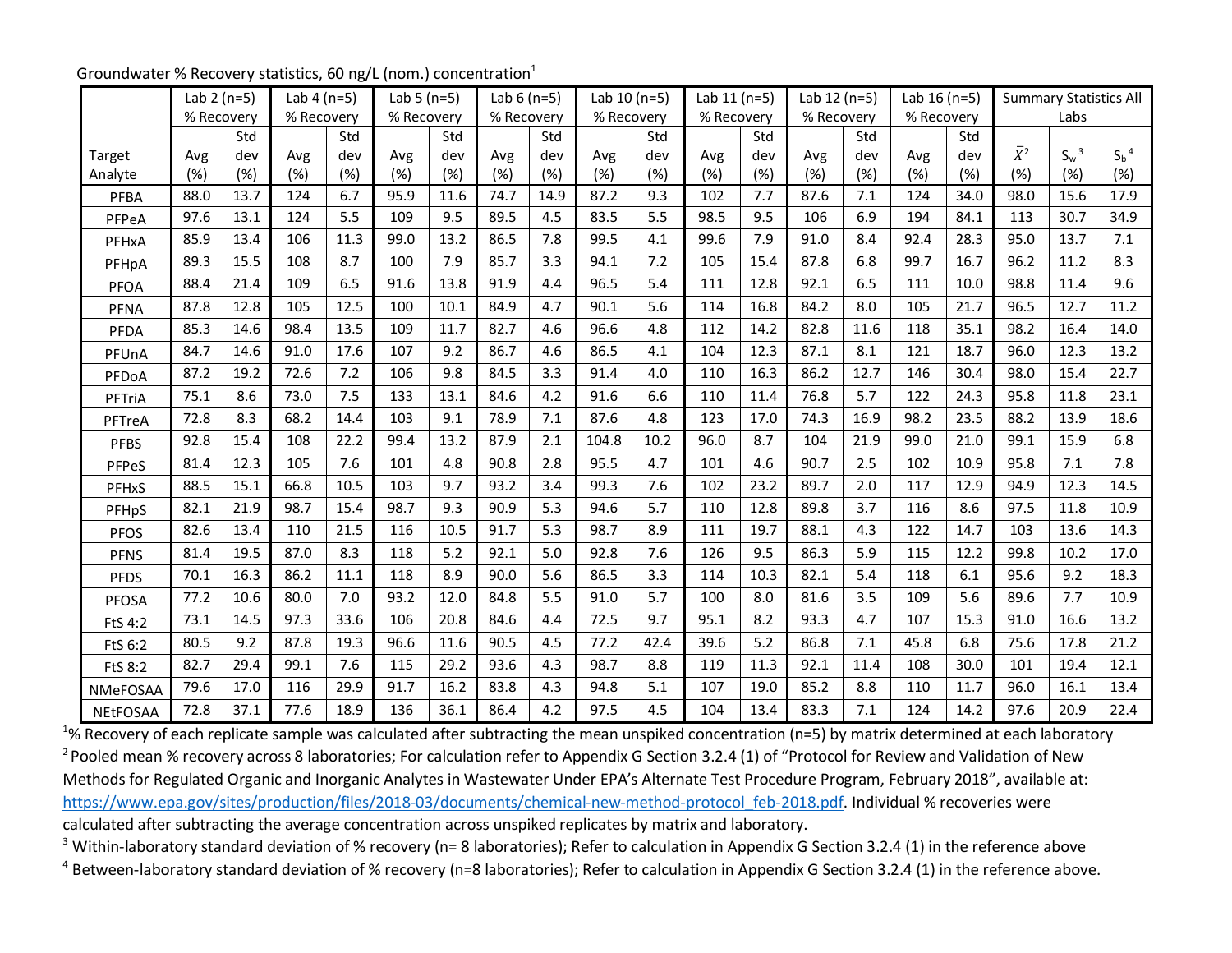Reagent water % Recovery statistics, 200 ng/L (nom.) concentration $1$ 

|              | Lab $2(n=5)$ |      | Lab $4(n=5)$ |      | Lab $5(n=5)$ |      | Lab $6(n=5)$ |      |            | Lab $10(n=5)$ | Lab $11(n=5)$ |      | Lab $12(n=5)$ |      | Lab $16(n=5)$ |      |                 |         | <b>Summary Statistics All</b> |
|--------------|--------------|------|--------------|------|--------------|------|--------------|------|------------|---------------|---------------|------|---------------|------|---------------|------|-----------------|---------|-------------------------------|
|              | % Recovery   |      | % Recovery   |      | % Recovery   |      | % Recovery   |      | % Recovery |               | % Recovery    |      | % Recovery    |      | % Recovery    |      |                 | Labs    |                               |
|              |              | Std  |              | Std  |              | Std  |              | Std  |            | Std           |               | Std  |               | Std  |               | Std  |                 |         |                               |
| Target       | Avg          | dev  | Avg          | dev  | Avg          | dev  | Avg          | dev  | Avg        | dev           | Avg           | dev  | Avg           | dev  | Avg           | dev  |                 | $S_w^3$ | $S_b$ <sup>4</sup>            |
| Analyte      | (% )         | (%)  | (%)          | (%)  | (%)          | (%)  | (%)          | (%)  | (%)        | (%)           | (%)           | (%)  | (% )          | (%)  | (%)           | (%)  | $\bar{X}^2$ (%) | (%)     | (%)                           |
| PFBA         | 110          | 8.0  | 111          | 7.2  | 109          | 8.7  | 88.4         | 10.6 | 65.1       | 10.5          | 94.9          | 4.5  | 86.3          | 7.7  | 107           | 20.1 | 96.4            | 10.6    | 16.1                          |
| PFPeA        | 118          | 4.5  | 112          | 7.1  | 112          | 4.4  | 90.2         | 4.9  | 85.4       | 3.0           | 86.7          | 4.9  | 90.8          | 3.7  | 107           | 2.1  | 100             | 4.6     | 13.1                          |
| PFHxA        | 104          | 4.7  | 116          | 5.4  | 104          | 8.7  | 91.1         | 5.6  | 94.2       | 1.7           | 92.1          | 3.0  | 93.1          | 6.4  | 102           | 18.2 | 99.5            | 8.2     | 8.5                           |
| PFHpA        | 108          | 4.8  | 110          | 7.7  | 110          | 3.6  | 94.5         | 1.7  | 97.2       | 3.0           | 97.0          | 3.3  | 87.4          | 4.4  | 107           | 13.9 | 101             | 6.4     | 8.4                           |
| <b>PFOA</b>  | 111          | 9.3  | 110          | 7.8  | 115          | 7.9  | 93.6         | 1.7  | 94.5       | 1.5           | 102           | 5.3  | 94.4          | 6.1  | 114           | 14.6 | 104             | 7.9     | 9.3                           |
| <b>PFNA</b>  | 106          | 2.3  | 113          | 3.8  | 118          | 1.8  | 95.7         | 2.0  | 90.9       | 3.2           | 104           | 3.9  | 91.0          | 5.3  | 110           | 17.6 | 104             | 7.0     | 10.1                          |
| PFDA         | 106          | 10.8 | 116          | 35.8 | 119          | 10.6 | 98.0         | 1.6  | 94.9       | 3.0           | 101           | 2.5  | 97.1          | 7.3  | 111           | 7.5  | 106             | 14.3    | 9.3                           |
| PFUnA        | 96.9         | 15.6 | 107          | 8.8  | 119          | 4.1  | 99.1         | 1.9  | 93.8       | 3.0           | 97.5          | 4.9  | 89.5          | 9.9  | 134           | 8.9  | 105             | 8.3     | 14.8                          |
| PFDoA        | 90.5         | 10.0 | 101          | 7.3  | 110          | 7.5  | 99.3         | 3.3  | 95.6       | 1.8           | 100           | 3.8  | 93.4          | 7.0  | 134           | 13.6 | 103             | 7.7     | 13.9                          |
| PFTriA       | 85.5         | 5.6  | 97.5         | 21.2 | 130          | 12.0 | 104          | 3.5  | 97.8       | 2.8           | 101           | 9.2  | 84.7          | 11.3 | 121           | 12.2 | 103             | 11.2    | 15.7                          |
| PFTreA       | 84.5         | 9.7  | 83.8         | 21.1 | 115          | 12.9 | 104          | 3.9  | 96.5       | 3.0           | 111           | 11.3 | 88.1          | 8.6  | 127           | 18.5 | 101             | 12.6    | 15.7                          |
| <b>PFBS</b>  | 106          | 4.9  | 114          | 17.1 | 112          | 5.2  | 92.2         | 4.0  | 93.4       | 10.3          | 90.6          | 4.3  | 91.3          | 2.7  | 102           | 14.0 | 100             | 9.3     | 9.4                           |
| PFPeS        | 101          | 4.4  | 109          | 8.2  | 98.5         | 8.5  | 92.1         | 3.1  | 97.4       | 2.1           | 91.4          | 3.8  | 92.5          | 4.5  | 110           | 9.8  | 99.0            | 6.2     | 7.4                           |
| PFHxS        | 106          | 11.5 | 97.0         | 4.1  | 112          | 3.2  | 95.4         | 0.9  | 98.9       | 2.4           | 94.6          | 9.7  | 91.8          | 3.1  | 114           | 10.4 | 101             | 6.9     | 8.3                           |
| PFHpS        | 95.4         | 7.9  | 110          | 3.2  | 113          | 5.0  | 98.4         | 0.8  | 95.7       | 3.9           | 104           | 1.7  | 93.0          | 5.0  | 121           | 7.0  | 104             | 4.9     | 10.1                          |
| <b>PFOS</b>  | 96.8         | 4.8  | 113          | 11.5 | 118          | 3.4  | 98.2         | 2.3  | 99.0       | 2.9           | 102           | 4.1  | 87.3          | 5.6  | 119           | 6.3  | 104             | 5.8     | 11.2                          |
| <b>PFNS</b>  | 104          | 15.4 | 102          | 7.2  | 126          | 9.5  | 98.5         | 0.9  | 94.3       | 1.3           | 105           | 3.9  | 90.8          | 3.5  | 129           | 7.6  | 106             | 7.6     | 13.9                          |
| <b>PFDS</b>  | 96.8         | 11.8 | 98.9         | 5.3  | 127          | 13.0 | 100          | 2.2  | 87.6       | 4.6           | 102           | 4.1  | 89.4          | 3.9  | 127           | 4.4  | 104             | 7.2     | 15.2                          |
| <b>PFOSA</b> | 88.8         | 5.0  | 96.2         | 7.3  | 106          | 1.8  | 94.3         | 1.5  | 87.0       | 3.0           | 90.8          | 4.2  | 72.9          | 2.4  | 101           | 5.1  | 92.1            | 4.2     | 10.0                          |
| FtS 4:2      | 109          | 9.0  | 115          | 6.1  | 108          | 8.1  | 92.9         | 4.3  | 105        | 4.0           | 94.0          | 3.0  | 96.9          | 7.9  | 111           | 7.3  | 104             | 6.5     | 8.3                           |
| FtS 6:2      | 105          | 7.3  | 105          | 9.4  | 112          | 9.6  | 104          | 5.2  | 113        | 27.7          | 53.3          | 34.3 | 85.3          | 8.6  | 60.6          | 4.7  | 92.3            | 17.0    | 23.5                          |
| FtS 8:2      | 99.7         | 13.1 | 109          | 8.4  | 126          | 12.4 | 105          | 2.2  | 111        | 9.7           | 111           | 4.1  | 90.0          | 10.1 | 120           | 19.2 | 109             | 11.1    | 11.1                          |
| NMeFOSAA     | 102          | 11.9 | 98.5         | 10.8 | 111          | 23.6 | 98.8         | 1.3  | 97.2       | 4.1           | 92.3          | 4.9  | 88.0          | 4.3  | 116           | 14.0 | 100             | 11.6    | 9.2                           |
| NEtFOSAA     | 89.5         | 11.4 | 103          | 30.7 | 141          | 23.7 | 98.9         | 1.9  | 99.5       | 2.4           | 89.6          | 3.2  | 89.6          | 7.3  | 121           | 16.2 | 104             | 15.7    | 18.3                          |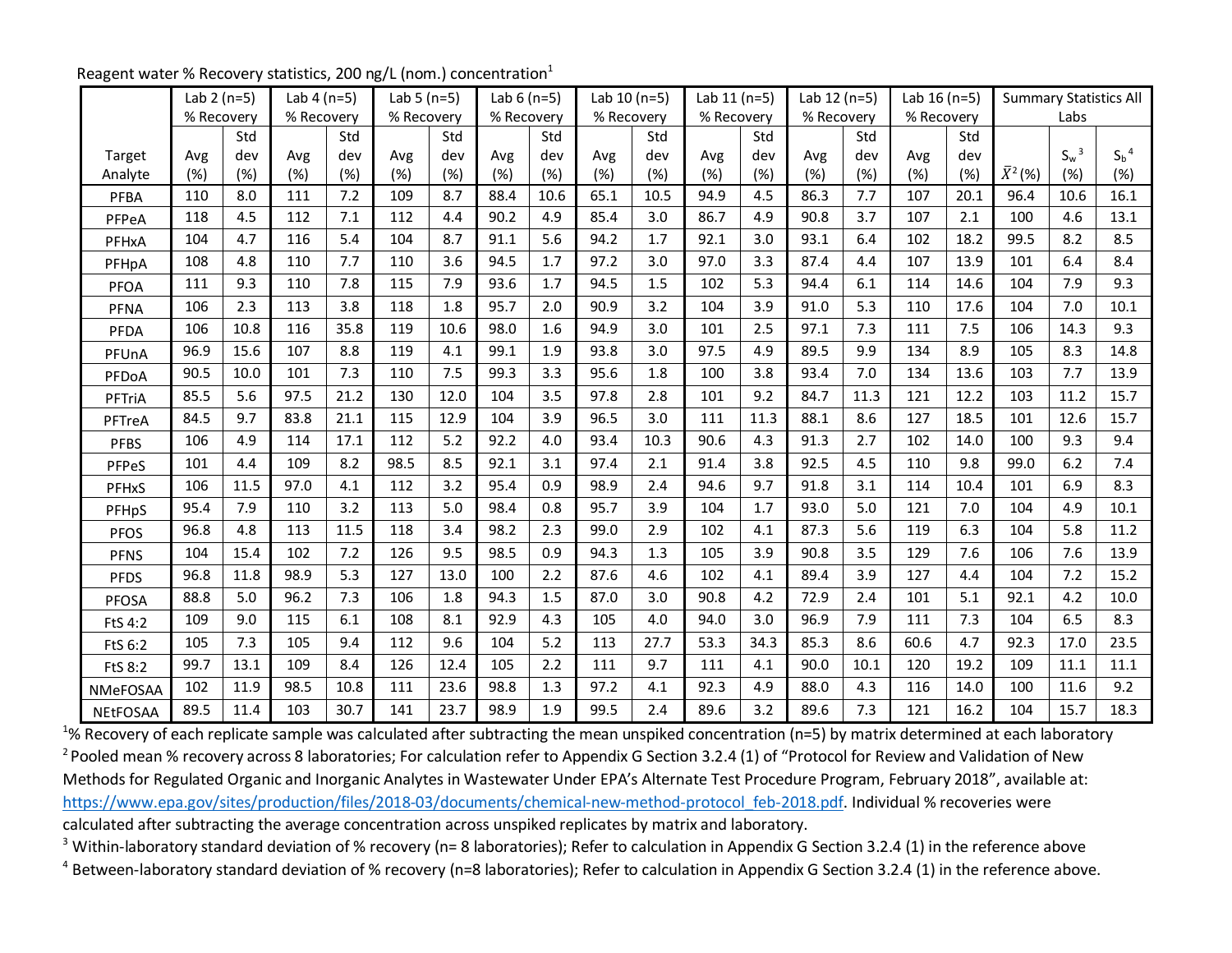|              | Lab $2(n=5)$ |      | Lab $4(n=5)$ |      | Lab $5(n=5)$ |      | Lab $6(n=5)$ |     | Lab $10(n=5)$ |      | Lab $11(n=5)$ |      | Lab $12(n=5)$ |      | Lab $16(n=5)$ |      |             | <b>Summary Statistics All</b> |                    |
|--------------|--------------|------|--------------|------|--------------|------|--------------|-----|---------------|------|---------------|------|---------------|------|---------------|------|-------------|-------------------------------|--------------------|
|              | % Recovery   |      | % Recovery   |      | % Recovery   |      | % Recovery   |     | % Recovery    |      | % Recovery    |      | % Recovery    |      | % Recovery    |      |             | Labs                          |                    |
|              |              | Std  |              | Std  |              | Std  |              | Std |               | Std  |               | Std  |               | Std  |               | Std  |             |                               |                    |
| Target       | Avg          | dev  | Avg          | dev  | Avg          | dev  | Avg          | dev | Avg           | dev  | Avg           | dev  | Avg           | dev  | Avg           | dev  | $\bar{X}^2$ | $S_w^3$                       | $S_b$ <sup>4</sup> |
| Analyte      | (%)          | (%)  | (%)          | (%)  | (%)          | (%)  | (%)          | (%) | (%)           | (%)  | (%)           | (%)  | (%)           | (%)  | (%)           | (%)  | (%)         | (%)                           | (%)                |
| PFBA         | 103          | 13.6 | 119          | 10.7 | 112          | 16.7 | 85.4         | 3.3 | 58.5          | 17.0 | 96.3          | 5.8  | 75.5          | 4.7  | 96.4          | 20.8 | 93.1        | 13.1                          | 19.6               |
| PFPeA        | 104          | 6.0  | 120          | 18.1 | 111          | 12.2 | 87.5         | 3.5 | 88.4          | 9.3  | 115           | 16.7 | 89.3          | 2.1  | 117           | 23.7 | 104         | 13.5                          | 13.7               |
| PFHxA        | 99.8         | 10.2 | 111          | 15.9 | 105          | 14.2 | 90.2         | 5.2 | 97.8          | 12.7 | 99.2          | 6.2  | 87.2          | 6.9  | 89.2          | 16.1 | 97.4        | 11.7                          | 8.2                |
| PFHpA        | 101          | 8.6  | 111          | 8.0  | 113          | 4.5  | 87.8         | 5.5 | 94.7          | 9.1  | 104           | 6.0  | 83.5          | 5.6  | 92.6          | 15.9 | 98.5        | 8.6                           | 10.7               |
| <b>PFOA</b>  | 105          | 15.0 | 108          | 10.2 | 106          | 10.8 | 88.8         | 2.8 | 93.8          | 13.3 | 110           | 7.0  | 84.1          | 11.9 | 104           | 14.9 | 100         | 11.4                          | 9.7                |
| PFNA         | 97.0         | 9.9  | 103          | 5.6  | 111          | 9.8  | 90.0         | 4.9 | 93.7          | 12.9 | 105           | 9.2  | 83.5          | 7.1  | 92.6          | 13.8 | 97.0        | 9.6                           | 8.9                |
| PFDA         | 88.6         | 7.1  | 126          | 31.0 | 111          | 22.0 | 92.6         | 5.4 | 97.8          | 11.6 | 108           | 10.2 | 82.1          | 9.7  | 110           | 19.0 | 102         | 16.6                          | 14.4               |
| PFUnA        | 87.8         | 9.7  | 87.2         | 15.4 | 123          | 15.5 | 92.7         | 3.9 | 93.5          | 11.9 | 106           | 3.4  | 83.9          | 10.2 | 118           | 23.5 | 98.9        | 13.2                          | 14.7               |
| PFDoA        | 81.2         | 19.0 | 73.0         | 15.1 | 106          | 19.1 | 91.7         | 5.8 | 95.9          | 10.5 | 103           | 12.2 | 85.3          | 13.0 | 131           | 32.3 | 95.8        | 17.5                          | 17.9               |
| PFTriA       | 77.9         | 12.4 | 78.8         | 18.0 | 120          | 19.2 | 93.6         | 5.5 | 100           | 11.1 | 111           | 11.0 | 76.0          | 14.1 | 125           | 15.6 | 97.7        | 14.0                          | 19.3               |
| PFTreA       | 66.3         | 12.7 | 73.3         | 26.3 | 108          | 22.5 | 92.4         | 8.7 | 97.9          | 11.0 | 111           | 7.7  | 80.4          | 11.5 | 135           | 9.2  | 95.5        | 15.1                          | 22.6               |
| <b>PFBS</b>  | 94.6         | 11.6 | 102          | 16.4 | 96.5         | 9.7  | 87.0         | 5.4 | 91.7          | 16.1 | 92.4          | 8.9  | 89.1          | 3.0  | 88.6          | 11.7 | 92.7        | 11.3                          | 4.9                |
| PFPeS        | 98.4         | 11.5 | 107          | 8.9  | 99.4         | 6.0  | 88.3         | 3.4 | 96.6          | 11.0 | 95.6          | 4.9  | 88.6          | 4.2  | 100           | 11.3 | 96.8        | 8.3                           | $6.2$              |
| PFHxS        | 99.3         | 11.2 | 68.2         | 13.6 | 111          | 14.5 | 92.9         | 5.8 | 100           | 12.4 | 99.3          | 9.1  | 87.9          | 4.4  | 104           | 10.8 | 95.3        | 10.8                          | 12.9               |
| PFHpS        | 95.7         | 16.5 | 104          | 10.4 | 107          | 13.0 | 92.8         | 5.8 | 95.4          | 9.1  | 112           | 8.9  | 88.4          | 4.9  | 115           | 16.8 | 101         | 11.5                          | 9.5                |
| <b>PFOS</b>  | 90.5         | 5.0  | 112          | 35.3 | 113          | 11.6 | 92.8         | 3.5 | 98.0          | 9.1  | 102           | 15.9 | 74.9          | 5.0  | 117           | 14.7 | 100         | 15.8                          | 14.0               |
| <b>PFNS</b>  | 80.4         | 10.2 | 103          | 4.5  | 121          | 13.4 | 92.9         | 4.9 | 97.2          | 4.8  | 113           | 8.1  | 87.4          | 3.0  | 119           | 18.9 | 102         | 9.9                           | 14.9               |
| <b>PFDS</b>  | 84.5         | 9.7  | 84.0         | 11.4 | 117          | 22.0 | 94.9         | 6.9 | 91.4          | 9.7  | 106           | 6.8  | 84.4          | 5.0  | 119           | 16.3 | 97.7        | 12.2                          | 14.6               |
| <b>PFOSA</b> | 78.6         | 6.1  | 88.5         | 12.7 | 96.0         | 7.0  | 83.8         | 3.5 | 86.9          | 7.0  | 97.3          | 7.7  | 74.7          | 3.0  | 95.7          | 12.7 | 87.7        | 8.2                           | 8.4                |
| FtS 4:2      | 93.7         | 18.5 | 110          | 31.2 | 103          | 14.1 | 90.4         | 6.5 | 97.0          | 10.7 | 100           | 9.6  | 91.8          | 7.1  | 102           | 14.8 | 98.5        | 15.9                          | 6.5                |
| FtS 6:2      | 100          | 20.0 | 98.2         | 16.0 | 99.3         | 17.8 | 96.2         | 7.0 | 128           | 84.3 | 39.2          | 6.0  | 87.9          | 6.6  | 35.0          | 21.0 | 85.5        | 32.9                          | 32.0               |
| FtS 8:2      | 96.3         | 9.3  | 95.6         | 17.0 | 109          | 12.9 | 103          | 6.5 | 119           | 15.4 | 115           | 10.5 | 92.7          | 8.4  | 110           | 16.6 | 105         | 12.6                          | 9.6                |
| NMeFOSAA     | 100          | 15.3 | 92.3         | 29.3 | 120          | 25.6 | 93.0         | 3.1 | 101           | 11.6 | 95.4          | 10.0 | 84.6          | 10.1 | 103           | 12.6 | 98.6        | 16.8                          | 10.5               |
| NEtFOSAA     | 88.6         | 9.1  | 71.7         | 19.6 | 127          | 39.9 | 94.0         | 5.4 | 102           | 14.0 | 94.7          | 8.8  | 82.3          | 12.5 | 112           | 12.3 | 96.5        | 18.3                          | 17.2               |

Reagent water % Recovery statistics, 60 ng/L (nom.) concentration $1$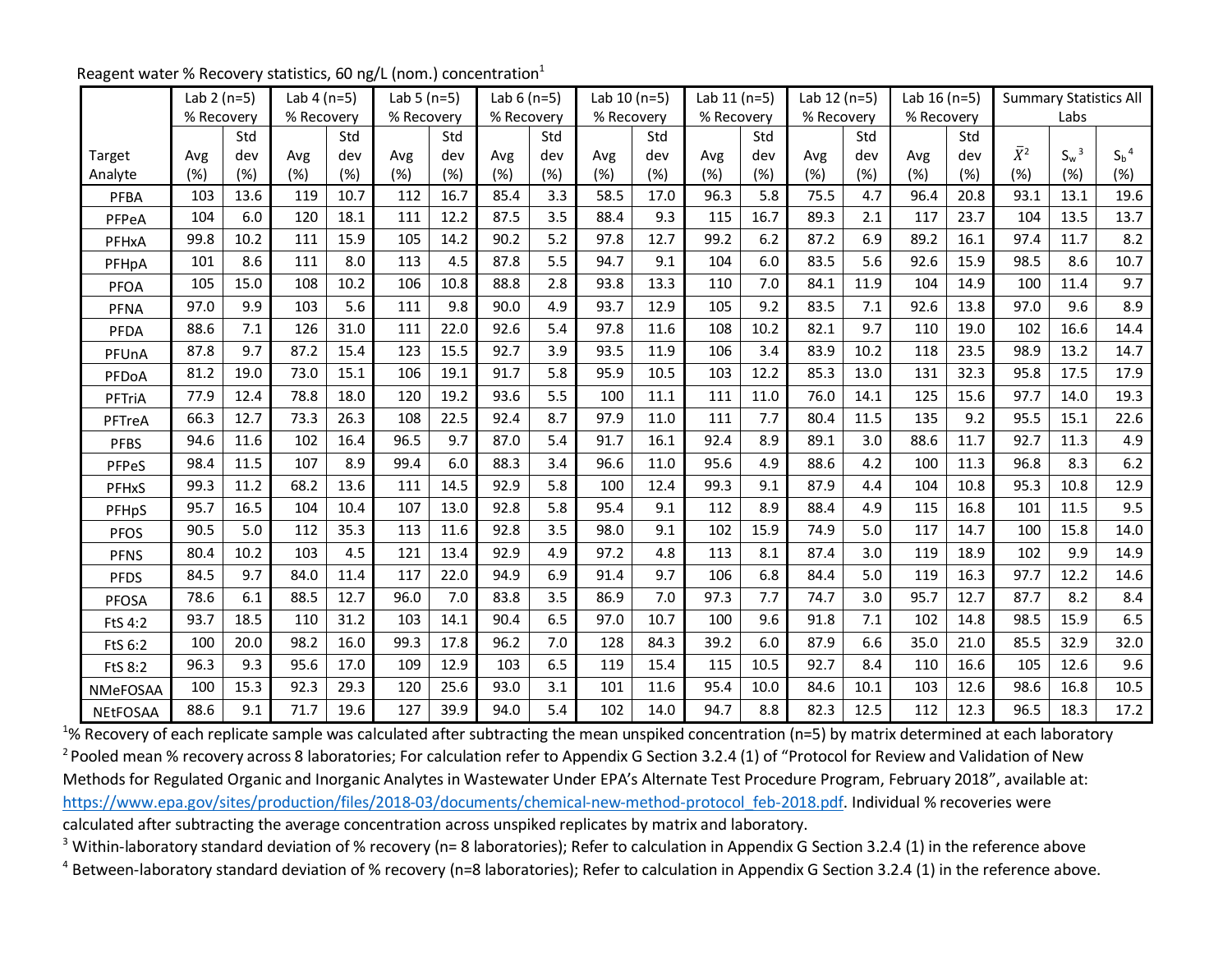Surface water % Recovery statistics, 200 ng/L (nom.) concentration<sup>1</sup>

|              | Lab $2(n=5)$ |      | Lab $4(n=5)$ |      | Lab $5(n=5)$ |      | Lab $6(n=5)$ |      | Lab $10(n=5)$ |      | Lab $11(n=5)$ |     | Lab $12(n=5)$ |      | Lab $16(n=5)$ |      |             | <b>Summary Statistics All</b> |                    |
|--------------|--------------|------|--------------|------|--------------|------|--------------|------|---------------|------|---------------|-----|---------------|------|---------------|------|-------------|-------------------------------|--------------------|
|              | % Recovery   |      | % Recovery   |      | % Recovery   |      | % Recovery   |      | % Recovery    |      | % Recovery    |     | % Recovery    |      | % Recovery    |      |             | Labs                          |                    |
|              |              | Std  |              | Std  |              | Std  |              | Std  |               | Std  |               | Std |               | Std  |               | Std  |             |                               |                    |
| Target       | Avg          | dev  | Avg          | dev  | Avg          | dev  | Avg          | dev  | Avg           | dev  | Avg           | dev | Avg           | dev  | Avg           | dev  | $\bar{X}^2$ | $S_w^3$                       | $S_b$ <sup>4</sup> |
| Analyte      | (% )         | (%)  | (%)          | (%)  | (%)          | (%)  | (%)          | (%)  | (%)           | (%)  | (%)           | (%) | (%)           | (%)  | (%)           | (%)  | (%)         | (%)                           | (%)                |
| PFBA         | 85.0         | 6.8  | 109          | 7.3  | 113          | 5.7  | 76.4         | 14.0 | 64.2          | 5.8  | 93.6          | 2.8 | 87.4          | 6.4  | 93.3          | 18.3 | 90.2        | 9.7                           | 16.0               |
| PFPeA        | 98.6         | 3.7  | 115          | 3.6  | 113          | 4.9  | 109          | 1.6  | 83.7          | 4.1  | 88.3          | 4.5 | 88.7          | 3.1  | 100           | 4.0  | 99.5        | 3.8                           | 11.9               |
| PFHxA        | 91.9         | 3.4  | 109          | 8.0  | 111          | 10.7 | 102          | 2.5  | 92.4          | 2.7  | 95.4          | 3.3 | 94.4          | 8.4  | 95.6          | 13.2 | 98.9        | 7.6                           | 7.4                |
| PFHpA        | 98.8         | 4.0  | 108          | 7.1  | 110          | 4.0  | 102          | 3.2  | 96.3          | 4.6  | 99.0          | 5.1 | 90.7          | 1.9  | 95.1          | 11.6 | 100         | 5.9                           | 6.4                |
| <b>PFOA</b>  | 98.6         | 10.7 | 110          | 7.4  | 111          | 5.1  | 103          | 4.0  | 92.8          | 1.6  | 107           | 4.5 | 89.1          | 8.8  | 109           | 6.8  | 103         | 6.7                           | 8.3                |
| <b>PFNA</b>  | 95.0         | 9.7  | 110          | 9.0  | 117          | 5.9  | 108          | 3.4  | 92.3          | 2.9  | 107           | 7.1 | 83.1          | 8.4  | 95.4          | 12.9 | 101         | 8.1                           | 11.2               |
| PFDA         | 91.7         | 8.3  | 108          | 16.4 | 116          | 2.1  | 107          | 5.3  | 96.2          | 4.9  | 108           | 6.9 | 90.8          | 7.9  | 109           | 16.2 | 104         | 9.8                           | 9.3                |
| PFUnA        | 94.1         | 10.5 | 106          | 6.7  | 123          | 2.8  | 105          | 5.0  | 90.6          | 2.8  | 99.1          | 4.6 | 88.7          | 7.7  | 118           | 13.9 | 103         | 7.7                           | 12.4               |
| PFDoA        | 74.6         | 5.7  | 105          | 7.4  | 118          | 5.3  | 105          | 2.7  | 91.7          | 4.0  | 102           | 3.5 | 83.0          | 7.9  | 131           | 21.9 | 101         | 9.3                           | 18.3               |
| PFTriA       | 75.4         | 7.9  | 110          | 3.5  | 128          | 8.5  | 100          | 3.0  | 92.6          | 2.7  | 102           | 1.9 | 78.4          | 10.9 | 109           | 12.8 | 99.4        | 7.5                           | 17.2               |
| PFTreA       | 73.7         | 8.3  | 102          | 13.7 | 114          | 5.8  | 90.4         | 4.2  | 90.3          | 2.1  | 111           | 2.8 | 74.6          | 10.0 | 97.3          | 8.8  | 94.1        | 7.9                           | 14.9               |
| <b>PFBS</b>  | 93.8         | 3.7  | 115          | 13.7 | 112          | 7.6  | 96.6         | 2.7  | 98.2          | 1.3  | 94.6          | 5.7 | 89.8          | 2.0  | 94.1          | 11.2 | 99.2        | 7.3                           | 9.0                |
| PFPeS        | 86.4         | 6.4  | 111          | 4.8  | 106          | 3.5  | 99.1         | 1.9  | 95.1          | 1.9  | 96.7          | 3.5 | 89.8          | 1.0  | 105           | 6.5  | 98.7        | 4.2                           | 8.4                |
| PFHxS        | 99.7         | 7.2  | 104          | 9.6  | 110          | 7.1  | 99.1         | 1.0  | 96.3          | 2.3  | 101           | 5.5 | 90.8          | 2.9  | 109           | 7.0  | 101         | 6.0                           | 6.5                |
| PFHpS        | 86.1         | 7.7  | 103          | 5.3  | 112          | 2.8  | 101          | 1.4  | 93.3          | 2.4  | 106           | 3.0 | 91.2          | 2.6  | 109           | 15.3 | 100         | 6.6                           | 9.1                |
| <b>PFOS</b>  | 94.2         | 4.0  | 103          | 12.7 | 119          | 5.6  | 101          | 2.0  | 98.3          | 1.5  | 108           | 4.1 | 90.7          | 3.7  | 112           | 9.2  | 103         | 6.4                           | 9.4                |
| <b>PFNS</b>  | 99.1         | 15.6 | 109          | 9.9  | 125          | 5.2  | 101          | 0.9  | 93.2          | 2.7  | 112           | 3.1 | 88.6          | 1.6  | 117           | 8.0  | 106         | 7.5                           | 12.2               |
| <b>PFDS</b>  | 80.0         | 11.0 | 103          | 3.3  | 126          | 9.0  | 99.2         | 1.8  | 85.7          | 1.8  | 107           | 2.7 | 85.3          | 3.0  | 115           | 8.0  | 100         | 6.1                           | 15.9               |
| <b>PFOSA</b> | 90.4         | 3.4  | 95.1         | 5.6  | 104          | 5.1  | 93.9         | 1.1  | 88.9          | 3.1  | 93.6          | 2.9 | 84.0          | 2.3  | 103           | 5.9  | 94.2        | 4.0                           | 6.9                |
| FtS 4:2      | 83.3         | 10.7 | 107          | 10.6 | 113          | 3.2  | 118          | 22.2 | 93.6          | 6.8  | 95.1          | 3.4 | 94.7          | 6.4  | 104           | 6.1  | 101         | 10.4                          | 11.5               |
| FtS 6:2      | 106          | 12.6 | 102          | 5.6  | 103          | 4.7  | 125          | 26.6 | 74.8          | 10.1 | 39.8          | 2.3 | 84.8          | 10.0 | 54.4          | 3.2  | 86.2        | 11.9                          | 28.6               |
| FtS 8:2      | 95.7         | 13.6 | 103          | 20.9 | 130          | 14.0 | 118          | 13.6 | 105           | 9.8  | 107           | 4.4 | 93.1          | 9.3  | 103           | 10.4 | 107         | 12.8                          | 12.1               |
| NMeFOSAA     | 89.7         | 11.6 | 106          | 21.3 | 135          | 23.2 | 101          | 2.4  | 95.4          | 3.3  | 101           | 4.2 | 87.3          | 8.0  | 109           | 13.3 | 103         | 13.2                          | 14.9               |
| NEtFOSAA     | 92.5         | 11.8 | 108          | 9.6  | 149          | 12.2 | 102          | 3.3  | 97.2          | 4.4  | 97.2          | 3.1 | 88.2          | 7.1  | 110           | 11.9 | 105         | 8.7                           | 19.1               |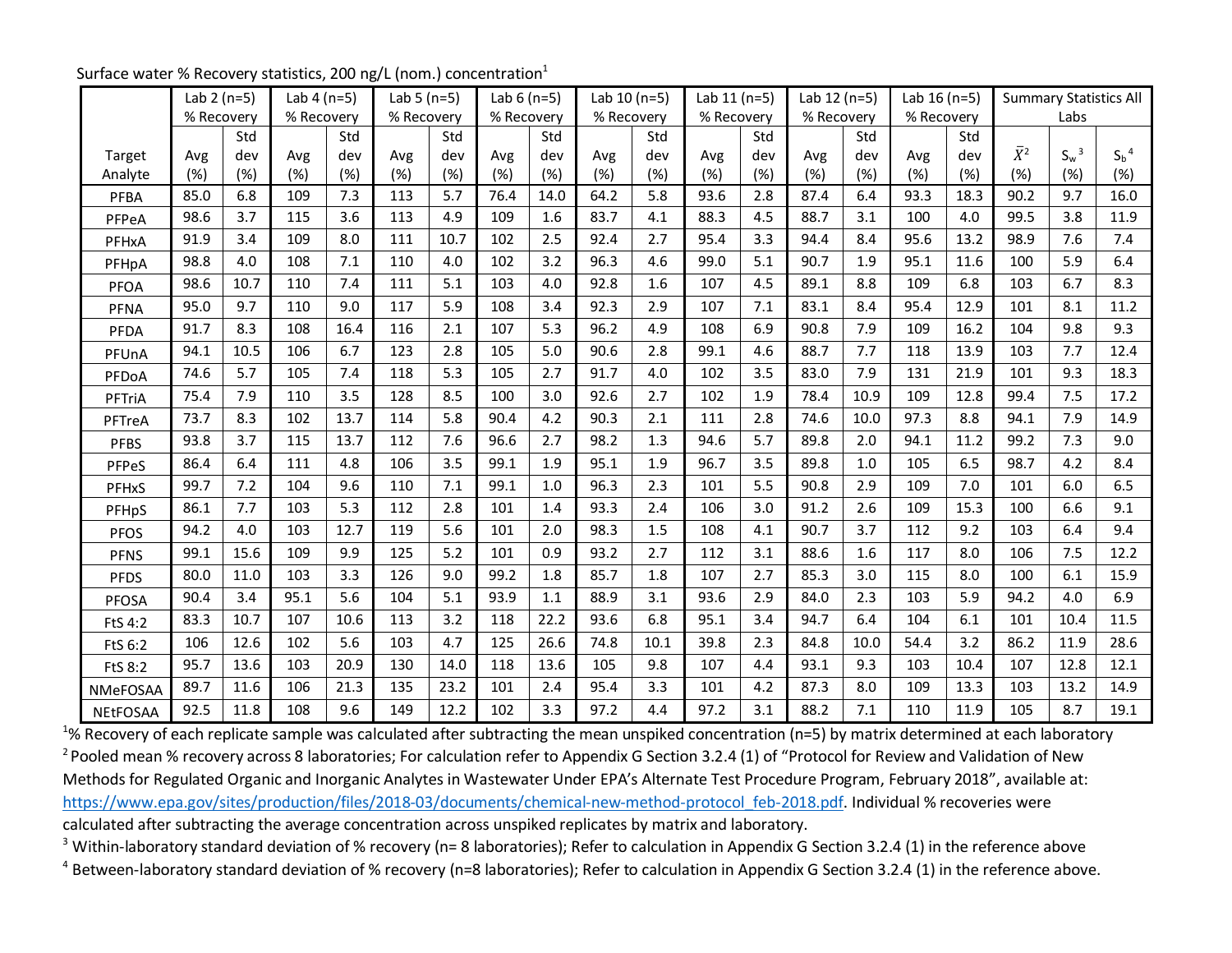Surface water % Recovery statistics, 60 ng/L (nom.) concentration $1$ 

|              | Lab $2(n=5)$ |      | Lab $4(n=5)$ |      | Lab $5(n=5)$ |      | Lab $6(n=5)$ |      | Lab $10(n=5)$ |      | Lab $11(n=5)$ |      | Lab $12(n=5)$ |      | Lab $16(n=5)$ |            |             | <b>Summary Statistics All</b> |                    |
|--------------|--------------|------|--------------|------|--------------|------|--------------|------|---------------|------|---------------|------|---------------|------|---------------|------------|-------------|-------------------------------|--------------------|
|              | % Recovery   |      | % Recovery   |      | % Recovery   |      | % Recovery   |      | % Recovery    |      | % Recovery    |      | % Recovery    |      |               | % Recovery |             | Labs                          |                    |
|              |              | Std  |              | Std  |              | Std  |              | Std  |               | Std  |               | Std  |               | Std  |               | Std        |             |                               |                    |
| Target       | Avg          | dev  | Avg          | dev  | Avg          | dev  | Avg          | dev  | Avg           | dev  | Avg           | dev  | Avg           | dev  | Avg           | dev        | $\bar{X}^2$ | $S_w^3$                       | $S_b$ <sup>4</sup> |
| Analyte      | (%)          | (%)  | (%)          | (%)  | (%)          | (%)  | (%)          | (%)  | (%)           | (%)  | (%)           | (%)  | (%)           | (%)  | (%)           | (%)        | (%)         | (%)                           | (%)                |
| PFBA         | 78.9         | 12.9 | 124          | 9.2  | 111          | 10.7 | 76.5         | 24.5 | 54.2          | 9.0  | 85.0          | 4.1  | 84.0          | 12.6 | 80.8          | 30.3       | 86.7        | 16.4                          | 21.4               |
| PFPeA        | 84.8         | 13.2 | 130          | 7.7  | 104          | 9.2  | 114          | 8.3  | 76.4          | 6.7  | 101           | 16.8 | 101           | 8.4  | 109           | 6.6        | 103         | 10.2                          | 16.6               |
| PFHxA        | 84.2         | 11.9 | 131          | 24.3 | 114          | 28.3 | 97.4         | 9.3  | 89.5          | 6.1  | 93.8          | 6.8  | 93.7          | 10.1 | 82.0          | 21.6       | 98.2        | 16.9                          | 16.6               |
| PFHpA        | 86.1         | 13.4 | 114          | 15.7 | 107          | 12.9 | 96.8         | 2.3  | 84.5          | 3.6  | 96.2          | 6.4  | 91.4          | 9.9  | 88.5          | 22.3       | 95.6        | 12.5                          | 10.4               |
| <b>PFOA</b>  | 95.7         | 27.7 | 111          | 10.4 | 113          | 18.6 | 104          | 4.8  | 84.7          | 5.3  | 103           | 10.9 | 90.0          | 9.2  | 103           | 11.3       | 101         | 14.2                          | 9.8                |
| <b>PFNA</b>  | 80.7         | 12.9 | 105          | 17.7 | 109          | 12.5 | 104          | 3.7  | 82.9          | 6.5  | 104           | 8.0  | 86.8          | 6.6  | 88.5          | 12.7       | 95.1        | 10.9                          | 11.4               |
| PFDA         | 82.5         | 8.9  | 101          | 31.0 | 113          | 10.2 | 102          | 5.5  | 88.1          | 5.9  | 104           | 2.9  | 82.5          | 12.9 | 104           | 13.8       | 97.2        | 14.0                          | 11.3               |
| PFUnA        | 80.6         | 15.4 | 95.3         | 13.0 | 104          | 24.7 | 104          | 4.7  | 80.2          | 4.8  | 102           | 4.1  | 86.7          | 13.2 | 117           | 29.9       | 96.3        | 16.4                          | 13.1               |
| PFDoA        | 76.7         | 18.4 | 76.5         | 8.0  | 108          | 12.9 | 103          | 5.6  | 83.0          | 2.1  | 96.7          | 5.9  | 83.6          | 21.8 | 125           | 9.5        | 93.9        | 12.3                          | 17.0               |
| PFTriA       | 62.7         | 16.0 | 77.7         | 21.7 | 124          | 24.9 | 98.6         | 4.7  | 89.6          | 6.9  | 101           | 4.2  | 76.9          | 11.8 | 108           | 9.9        | 92.3        | 14.4                          | 19.7               |
| PFTreA       | 52.4         | 16.5 | 85.5         | 13.7 | 98.5         | 13.1 | 84.5         | 10.3 | 90.6          | 5.8  | 105           | 6.2  | 74.1          | 18.3 | 79.6          | 17.9       | 83.8        | 13.5                          | 16.1               |
| <b>PFBS</b>  | 90.5         | 14.8 | 110          | 13.5 | 99.4         | 16.6 | 97.5         | 4.8  | 87.8          | 3.3  | 90.8          | 4.8  | 99.3          | 12.8 | 84.3          | 22.8       | 94.9        | 13.3                          | 8.2                |
| PFPeS        | 77.3         | 14.8 | 109          | 11.2 | 102          | 14.0 | 97.9         | 3.7  | 87.2          | 5.1  | 94.5          | 2.9  | 93.4          | 8.0  | 101           | 15.2       | 95.3        | 10.5                          | 9.8                |
| PFHxS        | 84.6         | 15.6 | 114          | 11.1 | 108          | 9.0  | 95.5         | 4.0  | 88.1          | 4.1  | 84.3          | 6.5  | 94.3          | 9.0  | 107           | 7.1        | 96.9        | 9.0                           | 11.4               |
| PFHpS        | 82.3         | 20.5 | 96.4         | 12.5 | 102          | 14.5 | 99.9         | 4.9  | 82.7          | 3.6  | 107           | 4.6  | 91.2          | 7.6  | 111           | 6.4        | 96.5        | 10.9                          | 10.5               |
| <b>PFOS</b>  | 95.5         | 18.6 | 107          | 26.4 | 119          | 14.5 | 101          | 3.5  | 89.2          | 2.3  | 101           | 6.4  | 97.5          | 11.1 | 119           | 10.1       | 104         | 13.8                          | 10.8               |
| <b>PFNS</b>  | 67.4         | 5.9  | 98.4         | 15.2 | 119          | 15.7 | 99.6         | 2.4  | 87.0          | 4.2  | 114           | 8.2  | 89.2          | 8.9  | 120           | 9.2        | 99.4        | 9.8                           | 18.2               |
| <b>PFDS</b>  | 70.2         | 11.8 | 77.6         | 24.6 | 116          | 17.7 | 101          | 4.4  | 82.3          | 3.1  | 104           | 10.1 | 87.1          | 10.2 | 117           | 15.5       | 94.4        | 13.8                          | 17.6               |
| <b>PFOSA</b> | 67.0         | 9.0  | 68.7         | 6.3  | 94.7         | 9.1  | 88.6         | 3.4  | 76.5          | 6.1  | 98.6          | 22.8 | 85.6          | 6.8  | 101           | 3.7        | 85.2        | 10.2                          | 13.2               |
| FtS 4:2      | 72.0         | 17.9 | 89.2         | 17.0 | 113          | 18.7 | 106          | 6.5  | 79.0          | 6.4  | 86.1          | 6.2  | 91.9          | 8.6  | 101           | 9.0        | 92.2        | 12.4                          | 13.7               |
| FtS 6:2      | 93.1         | 15.8 | 102          | 28.0 | 119          | 12.4 | 113          | 10.0 | $-4.3$        | 18.5 | 494           | 1030 | 85.5          | 6.9  | 41.2          | 6.5        | 130         | 363                           | 153                |
| FtS 8:2      | 75.6         | 10.3 | 104          | 22.3 | 92.9         | 26.5 | 118          | 12.1 | 88.4          | 6.6  | 104           | 9.0  | 83.5          | 12.0 | 84.8          | 7.3        | 93.9        | 14.9                          | 13.8               |
| NMeFOSAA     | 74.0         | 21.2 | 94.0         | 14.3 | 143          | 53.7 | 97.8         | 1.8  | 85.5          | 3.9  | 92.4          | 3.6  | 89.8          | 8.3  | 111           | 21.0       | 98.5        | 22.6                          | 20.9               |
| NEtFOSAA     | 75.3         | 25.7 | 88.8         | 37.5 | 137          | 20.4 | 105          | 2.9  | 87.1          | 6.0  | 91.9          | 7.4  | 86.0          | 9.1  | 121           | 12.8       | 99.0        | 18.8                          | 20.7               |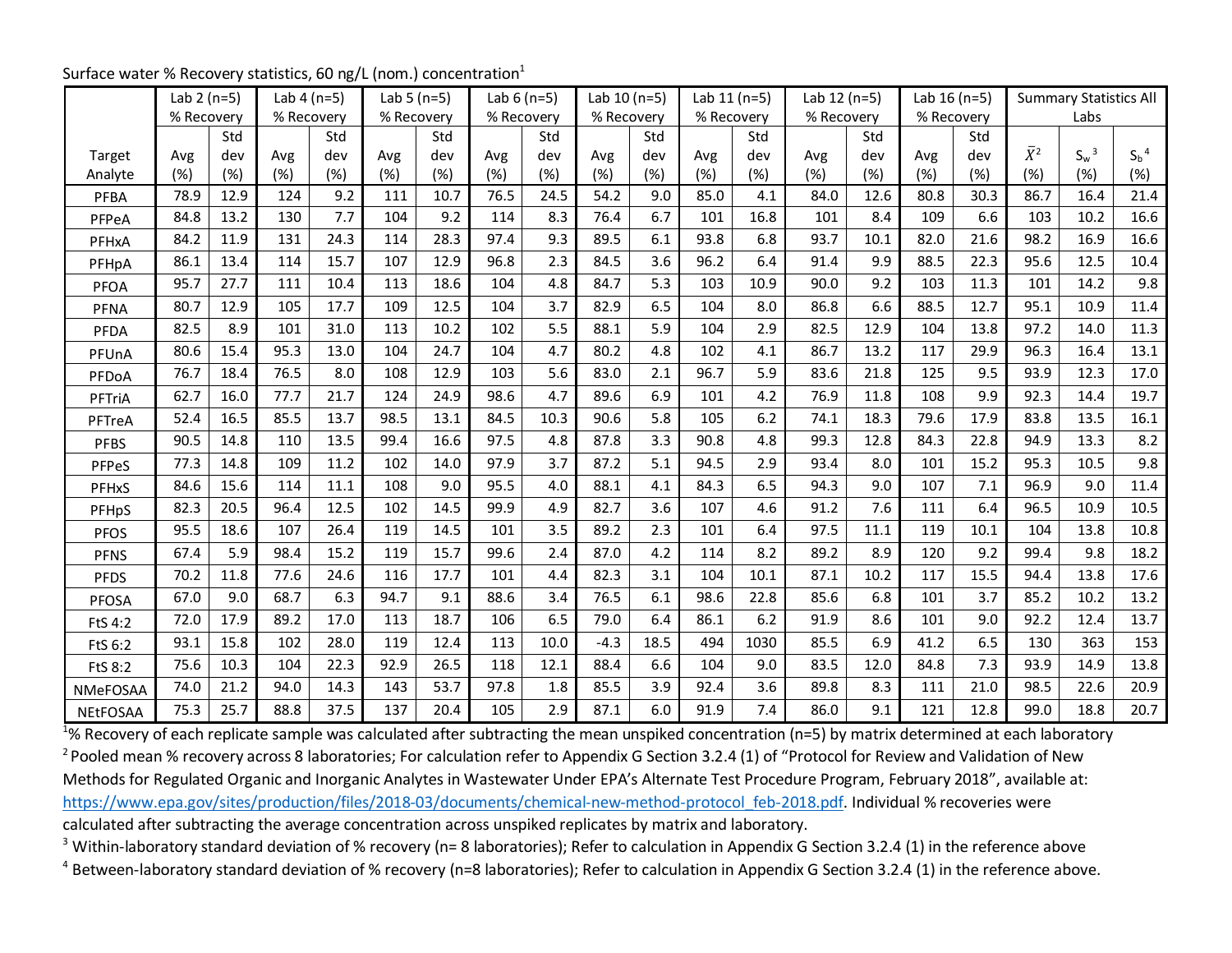Wastewater % Recovery statistics, 200 ng/L (nom.) concentration $1$ 

|              | Lab $2(n=5)$ |      | Lab $4(n=5)$ |      | Lab $5(n=5)$ |      |      | Lab $6(n=5)$ |      | Lab $10(n=5)$ | Lab $11(n=5)$ |      | Lab $12(n=5)$ |      | Lab $16(n=5)$ |      |             | <b>Summary Statistics All</b> |                    |
|--------------|--------------|------|--------------|------|--------------|------|------|--------------|------|---------------|---------------|------|---------------|------|---------------|------|-------------|-------------------------------|--------------------|
|              | % Recovery   |      | % Recovery   |      | % Recovery   |      |      | % Recovery   |      | % Recovery    | % Recovery    |      | % Recovery    |      | % Recovery    |      |             | Labs                          |                    |
|              |              | Std  |              | Std  |              | Std  |      | Std          |      | Std           |               | Std  |               | Std  |               | Std  |             |                               |                    |
| Target       | Avg          | dev  | Avg          | dev  | Avg          | dev  | Avg  | dev          | Avg  | dev           | Avg           | dev  | Avg           | dev  | Avg           | dev  | $\bar{X}^2$ | $S_w^3$                       | $S_b$ <sup>4</sup> |
| Analyte      | (%)          | (%)  | (%)          | (%)  | (%)          | (%)  | (%)  | (%)          | (%)  | (%)           | (%)           | (%)  | (%)           | (%)  | (%)           | (%)  | (%)         | (%)                           | (%)                |
| PFBA         | 82.0         | 6.6  | 110          | 8.2  | 109          | 9.0  | 77.8 | 18.3         | 80.7 | 9.9           | 96.4          | 3.5  | 92.0          | 5.2  | 115           | 25.0 | 95.4        | 12.7                          | 14.7               |
| PFPeA        | 100          | 6.5  | 118          | 4.9  | 115          | 6.3  | 103  | 6.1          | 81.3 | 3.8           | 86.2          | 2.0  | 93.6          | 3.6  | 115           | 10.5 | 102         | 6.0                           | 13.8               |
| PFHxA        | 95.4         | 3.8  | 110          | 9.1  | 109          | 9.6  | 100  | 6.6          | 91.1 | 6.0           | 95.6          | 3.7  | 98.8          | 5.9  | 90.0          | 30.7 | 98.7        | 12.5                          | 7.3                |
| PFHpA        | 95.7         | 3.4  | 108          | 10.3 | 110          | 6.0  | 103  | 5.0          | 92.1 | 4.0           | 98.4          | 2.8  | 94.6          | 3.7  | 98.7          | 21.9 | 100         | 9.3                           | 6.4                |
| <b>PFOA</b>  | 99.6         | 10.9 | 107          | 6.6  | 114          | 10.2 | 107  | 4.5          | 89.1 | 5.2           | 109           | 4.6  | 93.4          | 6.4  | 111           | 11.8 | 104         | 8.0                           | 8.8                |
| <b>PFNA</b>  | 97.3         | 5.0  | 107          | 7.1  | 115          | 8.8  | 106  | 3.7          | 90.8 | 3.9           | 110           | 4.7  | 91.4          | 10.2 | 109           | 18.1 | 103         | 8.9                           | 9.0                |
| PFDA         | 99.3         | 8.7  | 113          | 21.7 | 119          | 1.3  | 112  | 4.4          | 93.4 | 4.0           | 111           | 9.7  | 97.7          | 15.0 | 105           | 13.5 | 106         | 11.6                          | 8.9                |
| PFUnA        | 87.7         | 8.9  | 103          | 11.8 | 125          | 3.8  | 109  | 6.5          | 88.2 | 4.6           | 103           | 3.8  | 91.5          | 10.8 | 141           | 19.4 | 106         | 10.0                          | 18.7               |
| PFDoA        | 81.3         | 5.3  | 103          | 7.3  | 101          | 17.5 | 108  | 5.8          | 88.8 | 4.8           | 98.5          | 3.6  | 88.9          | 15.0 | 140           | 15.0 | 101         | 10.7                          | 17.8               |
| PFTriA       | 69.1         | 11.3 | 109          | 11.4 | 109          | 26.4 | 106  | 5.4          | 92.6 | 5.3           | 100           | 4.1  | 81.8          | 10.0 | 119           | 21.5 | 98.2        | 14.1                          | 16.2               |
| PFTreA       | 69.7         | 11.0 | 99.6         | 15.3 | 83.6         | 18.3 | 89.8 | 10.1         | 88.2 | 4.5           | 107           | 6.5  | 84.5          | 13.7 | 113           | 18.2 | 91.8        | 13.1                          | 13.9               |
| <b>PFBS</b>  | 95.4         | 7.4  | 109          | 7.4  | 113          | 7.7  | 103  | 5.9          | 96.8 | 3.1           | 92.2          | 6.7  | 96.2          | 2.2  | 91.2          | 23.2 | 99.5        | 10.0                          | 7.8                |
| PFPeS        | 93.0         | 4.4  | 110          | 4.7  | 101          | 3.3  | 102  | 4.7          | 95.2 | 3.3           | 97.6          | 2.6  | 93.4          | 2.8  | 109           | 18.0 | 100         | 7.3                           | 6.7                |
| PFHxS        | 101          | 4.1  | 115          | 36.6 | 115          | 2.7  | 103  | 4.2          | 97.2 | 2.4           | 97.6          | 4.1  | 97.3          | 3.4  | 119           | 10.1 | 106         | 13.8                          | 9.0                |
| PFHpS        | 91.9         | 9.0  | 107          | 6.3  | 115          | 6.2  | 102  | 5.2          | 95.3 | 5.9           | 109           | 4.0  | 93.1          | 5.4  | 118           | 7.9  | 104         | 6.4                           | 10.1               |
| <b>PFOS</b>  | 102          | 10.6 | 113          | 6.7  | 120          | 4.3  | 101  | 15.1         | 194  | 145           | 111           | 11.8 | 92.3          | 7.3  | 124           | 7.0  | 120         | 51.9                          | 31.8               |
| <b>PFNS</b>  | 85.5         | 9.0  | 106          | 10.5 | 112          | 17.3 | 103  | 5.3          | 92.4 | 3.0           | 116           | 3.2  | 90.9          | 5.5  | 130           | 11.7 | 104         | 9.4                           | 14.7               |
| <b>PFDS</b>  | 66.7         | 10.9 | 101          | 6.5  | 92.4         | 35.6 | 95.8 | 3.7          | 85.8 | 3.0           | 107           | 5.5  | 89.0          | 8.2  | 128           | 16.2 | 95.5        | 15.1                          | 17.5               |
| <b>PFOSA</b> | 91.5         | 2.1  | 100          | 3.8  | 115          | 1.7  | 99.2 | 4.8          | 88.7 | 4.0           | 94.4          | 1.5  | 85.8          | 4.4  | 114           | 10.6 | 98.6        | 4.9                           | 10.9               |
| FtS 4:2      | 88.2         | 5.1  | 118          | 10.0 | 118          | 8.6  | 134  | 16.1         | 78.7 | 6.6           | 99.2          | 3.2  | 93.9          | 5.5  | 115           | 16.0 | 106         | 10.0                          | 18.6               |
| FtS 6:2      | 104          | 8.2  | 111          | 12.7 | 118          | 13.3 | 141  | 18.6         | 89.5 | 7.4           | 41.8          | 2.5  | 83.0          | 9.8  | 63.4          | 7.4  | 93.9        | 11.0                          | 31.5               |
| FtS 8:2      | 149          | 23.5 | 116          | 9.7  | 112          | 11.0 | 144  | 12.3         | 95.3 | 11.7          | 117           | 1.5  | 94.0          | 11.5 | 120           | 15.8 | 118         | 13.4                          | 19.7               |
| NMeFOSAA     | 85.1         | 11.8 | 110          | 15.4 | 110          | 35.6 | 101  | 5.0          | 90.8 | 6.2           | 99.2          | 3.3  | 88.0          | 9.5  | 116           | 9.9  | 100         | 15.4                          | 11.4               |
| NEtFOSAA     | 101          | 6.2  | 103          | 10.1 | 152          | 16.0 | 117  | 5.4          | 92.0 | 3.9           | 96.8          | 5.7  | 92.0          | 7.3  | 122           | 13.0 | 109         | 9.3                           | 20.2               |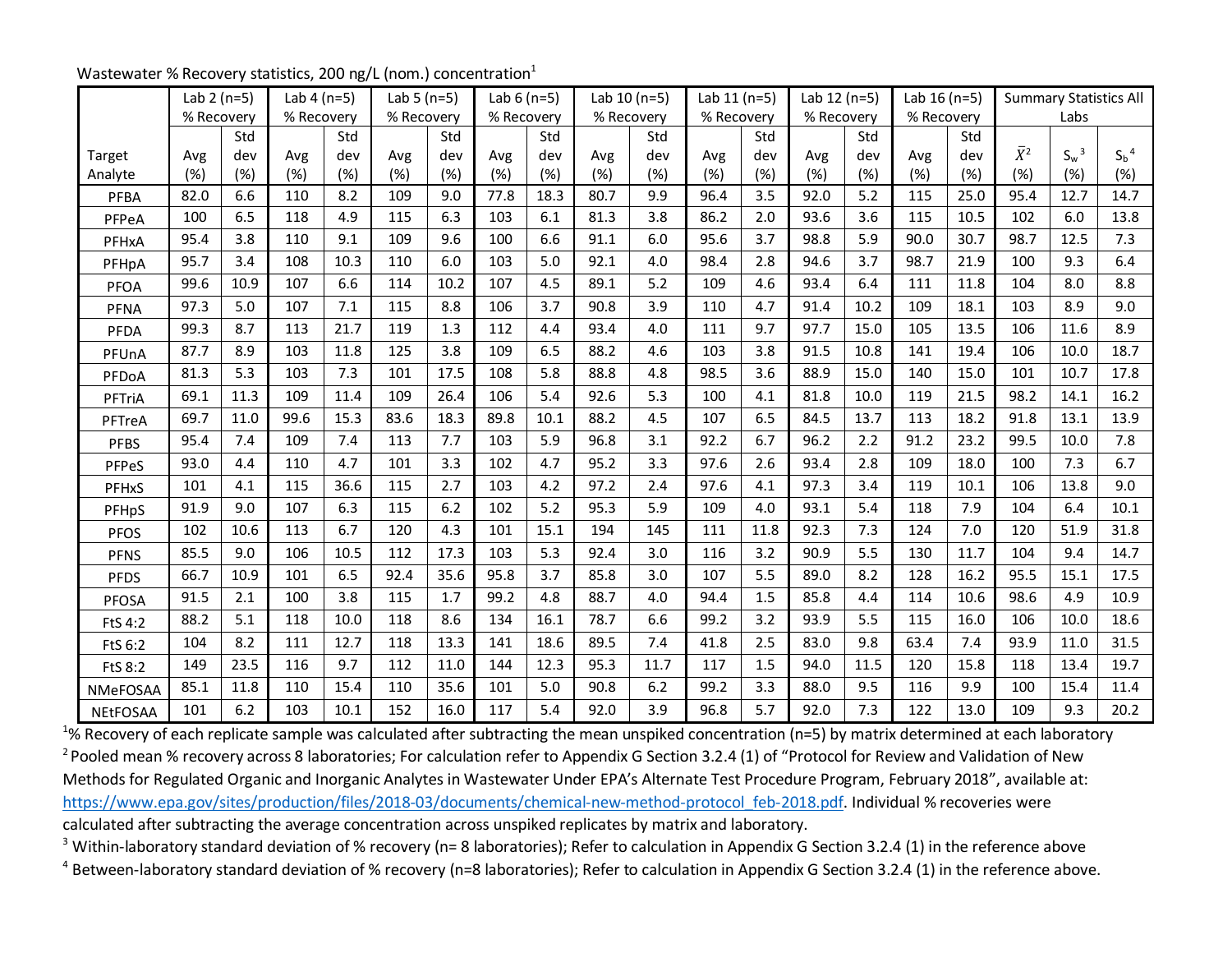Wastewater % Recovery statistics, 60 ng/L (nom.) concentration $1$ 

|              | Lab $2(n=5)$ |      | Lab $4(n=5)$ |      | Lab $5(n=5)$ |      | Lab $6(n=5)$ |      | Lab $10(n=4)$ |      | Lab $11(n=5)$ |      | Lab $12(n=5)$ |      | Lab $16(n=5)$ |      |             | <b>Summary Statistics All</b> |                    |
|--------------|--------------|------|--------------|------|--------------|------|--------------|------|---------------|------|---------------|------|---------------|------|---------------|------|-------------|-------------------------------|--------------------|
|              | % Recovery   |      | % Recovery   |      | % Recovery   |      | % Recovery   |      | % Recovery    |      | % Recovery    |      | % Recovery    |      | % Recovery    |      |             | Labs                          |                    |
|              |              | Std  |              | Std  |              | Std  |              | Std  |               | Std  |               | Std  |               | Std  |               | Std  |             |                               |                    |
| Target       | Avg          | dev  | Avg          | dev  | Avg          | dev  | Avg          | dev  | Avg           | dev  | Avg           | dev  | Avg           | dev  | Avg           | dev  | $\bar{X}^2$ | $S_w^3$                       | $S_b$ <sup>4</sup> |
| Analyte      | (% )         | (%)  | (%)          | (%)  | (%)          | (%)  | (% )         | (%)  | (%)           | (%)  | (%)           | (%)  | (%)           | (%)  | (%)           | (%)  | (%)         | (%)                           | (%)                |
| PFBA         | 82.8         | 7.7  | 123          | 11.0 | 115          | 17.0 | 84.5         | 9.5  | 76.0          | 19.8 | 92.9          | 11.0 | 98.4          | 8.9  | 96.8          | 23.3 | 96.1        | 14.6                          | 15.9               |
| PFPeA        | 99.6         | 6.6  | 122          | 7.5  | 124          | 11.6 | 99.9         | 10.9 | 90.8          | 15.7 | 112           | 15.8 | 103           | 13.8 | 101           | 9.0  | 107         | 11.8                          | 11.6               |
| PFHxA        | 101          | 10.0 | 131          | 21.9 | 116          | 15.2 | 91.8         | 9.5  | 85.8          | 9.6  | 90.0          | 12.0 | 90.3          | 12.9 | 78.4          | 21.2 | 97.9        | 14.8                          | 17.3               |
| PFHpA        | 98.4         | 7.3  | 114          | 7.5  | 112          | 13.1 | 101          | 6.9  | 91.8          | 2.0  | 91.6          | 10.6 | 97.9          | 4.7  | 102           | 4.0  | 101         | 7.8                           | 8.4                |
| PFOA         | 110          | 21.4 | 104          | 7.9  | 107          | 5.8  | 99.8         | 6.3  | 84.5          | 4.7  | 95.9          | 15.5 | 97.1          | 8.0  | 101           | 10.0 | 99.8        | 11.3                          | 7.7                |
| <b>PFNA</b>  | 91.3         | 10.3 | 103          | 10.1 | 110          | 10.1 | 96.4         | 8.1  | 90.2          | 3.8  | 104           | 18.0 | 92.7          | 9.6  | 98.9          | 18.6 | 98.3        | 12.0                          | 6.9                |
| PFDA         | 97.5         | 10.2 | 92.4         | 24.9 | 117          | 17.7 | 103          | 9.6  | 89.5          | 8.6  | 96.2          | 15.1 | 96.7          | 21.2 | 106           | 24.1 | 99.8        | 17.5                          | 8.8                |
| PFUnA        | 86.3         | 11.4 | 83.8         | 12.3 | 123          | 11.3 | 101          | 9.2  | 86.3          | 7.3  | 98.6          | 17.1 | 89.8          | 11.2 | 115           | 29.2 | 97.9        | 15.1                          | 14.3               |
| PFDoA        | 83.2         | 9.1  | 57.4         | 9.3  | 97.7         | 20.0 | 99.3         | 7.5  | 87.8          | 8.8  | 98.1          | 19.7 | 90.5          | 10.1 | 149           | 24.0 | 95.4        | 14.9                          | 25.6               |
| PFTriA       | 75.9         | 11.3 | 75.9         | 10.3 | 98.7         | 29.5 | 99.8         | 8.7  | 93.7          | 7.0  | 100           | 13.1 | 88.8          | 14.9 | 144           | 39.6 | 97.1        | 20.0                          | 21.3               |
| PFTreA       | 66.0         | 18.3 | 58.2         | 20.7 | 90.7         | 26.0 | 91.0         | 8.1  | 90.2          | 4.4  | 104           | 14.3 | 82.7          | 15.1 | 143           | 21.4 | 90.7        | 17.4                          | 25.7               |
| <b>PFBS</b>  | 105          | 8.7  | 110          | 24.4 | 111          | 9.4  | 97.3         | 8.5  | 93.5          | 1.7  | 87.4          | 6.6  | 102           | 3.0  | 92.4          | 9.5  | 99.8        | 11.1                          | 8.6                |
| PFPeS        | 93.6         | 11.6 | 96.6         | 12.1 | 100          | 7.6  | 100          | 8.7  | 90.7          | 6.8  | 95.4          | 2.7  | 93.0          | 4.7  | 99.3          | 8.4  | 96.1        | 8.4                           | 3.6                |
| PFHxS        | 96.5         | 10.9 | 102          | 5.5  | 115          | 12.3 | 101          | 10.7 | 95.8          | 4.1  | 81.8          | 15.5 | 102           | 3.3  | 120           | 8.4  | 102         | 9.7                           | 11.7               |
| PFHpS        | 95.4         | 18.0 | 94.8         | 15.6 | 107          | 11.8 | 100          | 8.3  | 88.9          | 3.2  | 101           | 9.5  | 94.1          | 4.8  | 118           | 11.0 | 100         | 11.3                          | 9.2                |
| <b>PFOS</b>  | 116          | 16.4 | 130          | 17.2 | 108          | 6.0  | 92.9         | 10.4 | 93.9          | 4.1  | 95.9          | 28.5 | 96.9          | 6.2  | 128           | 7.2  | 108         | 14.3                          | 15.2               |
| <b>PFNS</b>  | 80.8         | 14.0 | 90.1         | 12.0 | 110          | 13.3 | 100          | 8.0  | 90.0          | 2.0  | 117           | 2.1  | 93.5          | 7.2  | 121           | 21.2 | 100         | 11.7                          | 14.2               |
| <b>PFDS</b>  | 80.9         | 11.5 | 76.5         | 10.3 | 98.9         | 32.8 | 93.4         | 8.9  | 83.7          | 5.8  | 106           | 7.6  | 91.0          | 5.3  | 128           | 13.1 | 94.8        | 14.5                          | 16.5               |
| <b>PFOSA</b> | 88.2         | 5.2  | 85.1         | 7.4  | 98.5         | 7.8  | 91.9         | 5.4  | 85.0          | 5.9  | 90.5          | 1.7  | 88.7          | 3.1  | 109           | 9.2  | 92.2        | 6.2                           | 8.2                |
| FtS 4:2      | 84.9         | 10.4 | 98.7         | 32.3 | 132          | 24.8 | 102          | 14.7 | 81.2          | 3.7  | 90.4          | 10.3 | 93.8          | 10.0 | 104           | 9.0  | 98.3        | 16.9                          | 15.7               |
| FtS 6:2      | 109          | 6.1  | 110          | 18.2 | 115          | 24.1 | 94.3         | 10.9 | 107           | 54.9 | 39.2          | 6.5  | 76.7          | 11.7 | 59.6          | 7.1  | 88.8        | 23.2                          | 27.7               |
| FtS 8:2      | 124          | 22.5 | 102          | 24.5 | 151          | 26.6 | 112          | 10.5 | 95.0          | 14.7 | 106           | 4.6  | 94.0          | 8.7  | 98.8          | 13.8 | 110         | 17.4                          | 19.1               |
| NMeFOSAA     | 93.8         | 29.1 | 115          | 14.0 | 124          | 42.6 | 89.9         | 6.7  | 89.3          | 5.9  | 87.2          | 10.8 | 94.4          | 7.2  | 103           | 12.6 | 99.5        | 20.2                          | 13.3               |
| NEtFOSAA     | 93.9         | 22.2 | 74.2         | 17.1 | 159          | 17.6 | 107          | 8.2  | 93.1          | 7.3  | 93.6          | 10.2 | 95.5          | 9.4  | 117           | 10.4 | 104         | 13.8                          | 25.4               |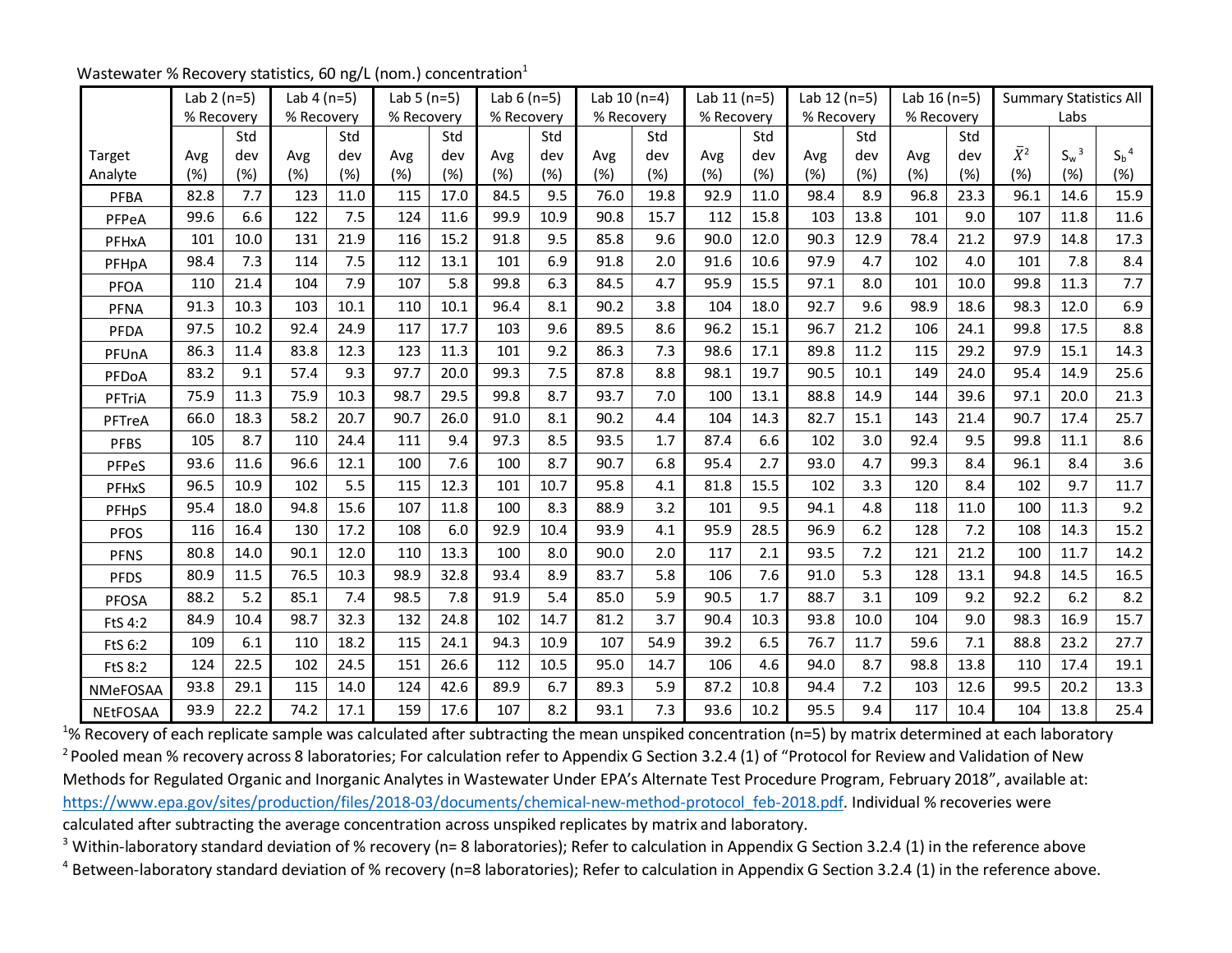| Lab             |     | Lab <sub>2</sub> |     |    | Lab 4 |    |     | Lab 5 |    |    | Lab 6          |     |     | Lab $10$       |     |      | Lab <sub>11</sub> |      |    | Lab <sub>12</sub> |    |     | Lab 16         |     | Median      |           |         |
|-----------------|-----|------------------|-----|----|-------|----|-----|-------|----|----|----------------|-----|-----|----------------|-----|------|-------------------|------|----|-------------------|----|-----|----------------|-----|-------------|-----------|---------|
|                 |     |                  |     |    |       |    |     |       |    |    |                |     |     |                |     |      |                   |      |    |                   |    |     |                |     | <b>LLOQ</b> | Median    | Median  |
|                 |     |                  |     |    |       |    |     |       |    |    |                |     |     |                |     |      |                   |      |    |                   |    |     |                |     | (ng/L);     | 95% low   | 95%     |
| Batch #         |     | 2                | 3   |    | 2     | 3  |     | 2     | 3  |    | $\overline{2}$ | 3   |     | $\overline{2}$ | 3   | -1   | 2                 | 3    |    | 2                 | 3  |     | $\overline{2}$ | 3   | $n = 24$    | <b>CI</b> | high CI |
| PFBA            | 10  | 10               | 10  | 80 | 80    | 40 | 10  | 20    | 20 | 10 | 10             | 10  | 10  | 20             | 10  | 20   | 20                | 20   | 10 | 10                | 10 | 10  | 10             | 10  | 10          | 10        | 20      |
| PFPeA           | 10  | 10               | 10  | 80 | 80    | 40 | 10  | 20    | 10 | 10 | 10             | 10  | 10  | 20             | 20  | 20   | 20                | 20   | 10 | 10                | 10 | 10  | 10             | 10  | 10          | 10        | 20      |
| PFHxA           | 10  | 10               | 20  | 80 | 80    | 40 | 20  | 10    | 20 | 10 | 10             | 10  | 10  | 10             | 10  | 20   | 20                | 20   | 10 | 10                | 10 | 10  | 10             | 10  | 10          | 10        | 20      |
| PFHpA           | 10  | 10               | 10  | 80 | 80    | 40 | 10  | 10    | 10 | 10 | 10             | 10  | 10  | 10             | 10  | 20   | 20                | 20   | 10 | 10                | 10 | 10  | 10             | 10  | 10          | 10        | 10      |
| PFOA            | 20  | 10               | 20  | 80 | 80    | 40 | 10  | 10    | 20 | 10 | 10             | 10  | 10  | 10             | 10  | 20   | 20                | 20   | 10 | 10                | 10 | 10  | 10             | 10  | 10          | 10        | 20      |
| PFNA            | 10  | 10               | 10  | 80 | 80    | 40 | 10  | 10    | 10 | 10 | 10             | 10  | 20  | 20             | 10  | 20   | 20                | 20   | 10 | 10                | 10 | 10  | 10             | 10  | 10          | 10        | 20      |
| PFDA            | 20  | 10               | 160 | 80 | 80    | 40 | 10  | 10    | 10 | 10 | 10             | 10  | 10  | 10             | 10  | 20   | 20                | 20   | 20 | 10                | 10 | 10  | 10             | 10  | 10          | 10        | 20      |
| PFUnA           | 10  | 20               | 20  | 80 | 80    | 40 | 10  | 10    | 20 | 10 | 10             | 10  | 10  | 20             | 10  | 20   | 20                | 20   | 10 | 10                | 10 | 10  | 10             | 10  | 10          | 10        | 20      |
| PFDoDA          | 20  | 20               | 160 | 80 | 80    | 40 | 10  | 20    | 10 | 10 | 10             | 10  | 10  | 10             | 10  | 20   | 20                | 20   | 10 | 10                | 10 | 10  | 10             | 10  | 10          | 10        | 20      |
| PFTrDA          | 10  | 20               | 20  | 80 | 80    | 40 | 160 | 40    | 40 | 10 | 10             | 10  | 10  | 20             | 10  | 20   | 20                | 20   | 10 | 10                | 10 | 10  | 10             | 10  | 15          | 10        | 20      |
| PFTeDA          | 20  | 20               | 20  | 80 | 80    | 40 | 10  | 10    | 10 | 10 | 10             | 10  | 10  | 10             | 10  | 20   | 20                | 20   | 10 | 10                | 10 | 10  | 20             | 10  | 10          | 10        | 20      |
| PFBS            | 20  | 10               | 10  | 80 | 80    | 40 | 10  | 10    | 10 | 10 | 10             | 10  | 10  | 10             | 10  | 20   | 20                | 20   | 10 | 10                | 10 | 10  | 10             | 10  | 10          | 10        | 20      |
| PFPeS           | 10  | 10               | 10  | 80 | 80    | 40 | 10  | 10    | 10 | 10 | 10             | 10  | 10  | 10             | 10  | 20   | 20                | 20   | 10 | 10                | 10 | 10  | 10             | 10  | 10          | 10        | 10      |
| PFHxS           | 10  | 10               | 10  | 80 | 80    | 40 | 10  | 10    | 10 | 10 | 10             | 10  | 10  | 10             | 10  | 20   | 20                | 20   | 10 | 10                | 10 | 10  | 10             | 10  | 10          | 10        | 10      |
| PFHpS           | 10  | 10               | 10  | 80 | 80    | 40 | 10  | 10    | 10 | 10 | 10             | 10  | 10  | 10             | 10  | 20   | 20                | 20   | 10 | 10                | 10 | 10  | 20             | 20  | 10          | 10        | 20      |
| <b>PFOS</b>     | 20  | 10               | 20  | 80 | 80    | 40 | 10  | 10    | 20 | 10 | 10             | 10  | 10  | 10             | 10  | 20   | 20                | 20   | 10 | 10                | 10 | 10  | 10             | 10  | 10          | 10        | 20      |
| <b>PFNS</b>     | 10  | 20               | 10  | 80 | 80    | 40 | 10  | 10    | 10 | 10 | 10             | 10  | 10  | 10             | 10  | 20   | 20                | 20   | 10 | 10                | 10 | 10  | 10             | 10  | 10          | 10        | 20      |
| PFDS            | 10  | 20               | 20  | 80 | 80    | 40 | 20  | 10    | 10 | 10 | 10             | 10  | 10  | 10             | 10  | 20   | 20                | 20   | 10 | 10                | 10 | 10  | 20             | 10  | 10          | 10        | 20      |
| <b>PFOSA</b>    | 10  | 10               | 10  | 80 | 80    | 40 | 10  | 10    | 10 | 10 | 10             | 10  | 10  | 10             | 10  | 20   | 20                | 20   | 10 | 10                | 10 | 10  | 10             | 10  | 10          | 10        | 10      |
| 4:2 FTS         | 10  | 10               | 20  | 80 | 80    | 40 | 10  | 10    | 20 | 10 | 10             | 10  | 10  | 10             | 10  | 20   | 20                | 20   | 10 | 10                | 10 | 10  | 10             | 10  | 10          | 10        | 20      |
| 6:2 FTS         | 20  | 10               | 10  | 80 | 80    | 40 | 20  | 10    | 10 | 10 | 10             | 160 | 160 | 160            | 160 | none | none              | none | 20 | 20                | 20 | 160 | 160            | 160 | 60          | 20        | 160     |
| 8:2 FTS         | 10  | 10               | 20  | 80 | 80    | 40 | 40  | 40    | 40 | 10 | 10             | 10  | 10  | 160            | 10  | 20   | 20                | 20   | 10 | 10                | 10 | 160 | 10             | 10  | 15          | 10        | 40      |
| <b>NMeFOSAA</b> | 20  | 160              | 160 | 80 | 80    | 40 | 40  | 20    | 20 | 10 | 10             | 10  | 10  | 10             | 10  | 20   | 20                | 20   | 10 | 10                | 10 | 10  | 10             | 10  | 15          | 10        | 20      |
| NEtFOSAA        | 160 | 20               | 160 | 80 | 80    | 40 | 20  | 20    | 40 | 10 | 10             | 10  | 10  | 10             | 10  | 20   | 20                | 20   | 10 | 10                | 10 | 10  | 10             | 10  | 15          | 10        | 20      |

## Lowest Acceptable LLOQ Verification QC Sample Concentrations by Laboratory and Sample Preparation Batch, in ng/L<sup>1</sup>

1 NOTES:

Lower Limits of Quantitation (LLOQs) in the table above are nominal; Preliminary acceptance criterion for LLOQ Verification was 50-150% recovery

95% Confidence Interval (CI) of median is calculated as described in Section 1.3.1 of the Method 8327 Statistical Report; the 95% low and high CI are equivalent to the 7<sup>th</sup> and 18<sup>th</sup> ranked values sorted from low to hig respectively.

Values in bold did not meet preliminary LLOQ verification acceptance criteria (50-150% recovery) except at the LCS level (160 ng/L, nominal)

Values in red did not meet preliminary LLOQ verification acceptance criteria (50-150% recovery) at any concentration; These values were considered to be >160 ng/L for determination of median LLOQ and 95% CI

Labs 2, 10, 12, and 16 included LLOQ verifications at 10 and 20 ng/L in each preparation batch

Lab 4 included LLOQ verifications at 80 ng/L in preparation batches 1 and 2 and at 40 ng/L in preparation batch 3

Lab 5 included LLOQ verifications at 10, 20 and 40 ng/L in each preparation batch

Lab 6 included two replicate LLOQ verifications at 10 ng/L in each preparation batch

Lab 11 included LLOQ verifications at 20 ng/L in each preparation batch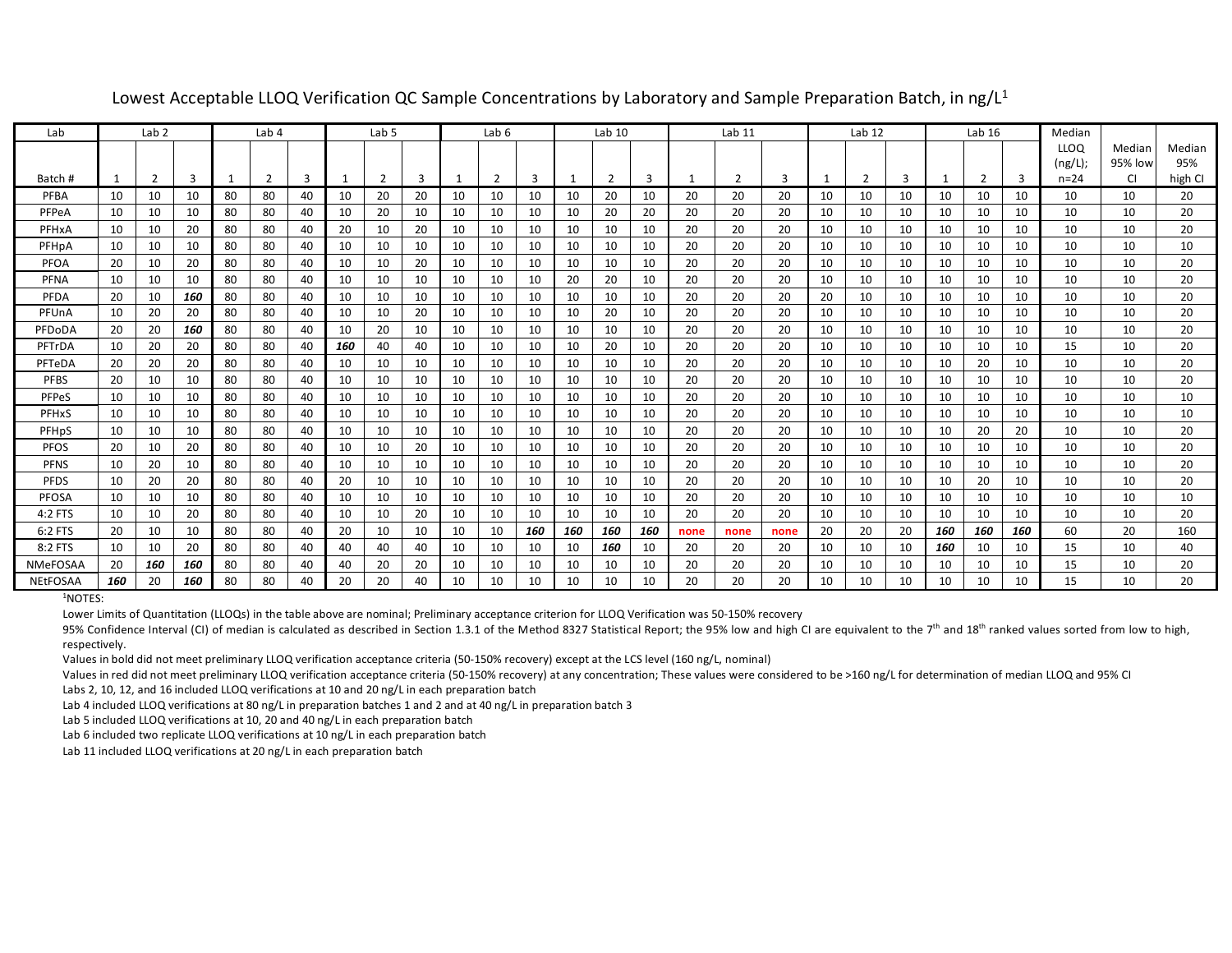LCS % Recovery statistics by Laboratory, 160 ng/L (nom.) concentration

|              | Lab $2(n=6)$ |      | Lab $4(n=6)$ |      | Lab $5(n=6)$ |      | Lab $6(n=6)$ |       | Lab $10(n=6)$ |      | Lab $11(n=6)$ |     | Lab $12(n=6)$ |      | Lab $16(n=6)$ |      |                            |                                    |                          |
|--------------|--------------|------|--------------|------|--------------|------|--------------|-------|---------------|------|---------------|-----|---------------|------|---------------|------|----------------------------|------------------------------------|--------------------------|
|              | % Recovery   |      | % Recovery   |      | % Recovery   |      | % Recovery   |       | % Recovery    |      | % Recovery    |     | % Recovery    |      | % Recovery    |      |                            | <b>Summary Statistics All Labs</b> |                          |
|              |              | Std  |              | Std  |              | Std  |              | Std   |               | Std  |               | Std |               | Std  |               | Std  |                            |                                    |                          |
| Target       | Mean         | dev  | Mean         | dev  | Mean         | dev  | Mean         | dev   | Mean          | dev  | Mean          | dev | Mean          | dev  | Mean          | dev  |                            |                                    |                          |
| Analyte      | (%)          | (%)  | (% )         | (%)  | (%)          | (%)  | (%)          | (% )  | (%)           | (%)  | (%)           | (%) | (%)           | (%)  | (%)           | (%)  | $\bar{X}$ (%) <sup>2</sup> | $S_w (%)^3$                        | $S_{b}$ (%) <sup>4</sup> |
| PFBA         | 101          | 5.6  | 98.1         | 6.5  | 100          | 5.3  | 86.3         | 4.5   | 59.3          | 2.5  | 94.3          | 1.6 | 85.5          | 5.1  | 107           | 10.9 | 91.5                       | 2.8                                | 14.9                     |
| PFPeA        | 102          | 7.8  | 99.3         | 5.0  | 106          | 4.7  | 88.5         | 6.8   | 76.8          | 2.0  | 91.3          | 2.8 | 90.7          | 3.6  | 98.5          | 8.6  | 94.1                       | 2.4                                | 9.2                      |
| PFHxA        | 100          | 9.4  | 98.8         | 4.5  | 104          | 11.5 | 86.4         | 4.8   | 98.9          | 3.1  | 97.1          | 2.7 | 91.5          | 6.8  | 89.2          | 19.6 | 95.8                       | 5.7                                | $6.2$                    |
| PFHpA        | 94.8         | 8.6  | 99.0         | 4.0  | 105          | 6.6  | 90.7         | 4.8   | 98.9          | 2.2  | 98.7          | 2.8 | 91.3          | 5.2  | 93.2          | 18.3 | 96.4                       | 5.2                                | 4.7                      |
| PFOA         | 94.9         | 12.8 | 94.1         | 7.5  | 116          | 9.6  | 92.1         | 7.1   | 95.0          | 2.7  | 110           | 4.5 | 92.7          | 7.1  | 109           | 12.2 | 101                        | 3.5                                | 9.6                      |
| <b>PFNA</b>  | 101          | 15.7 | 101          | 4.6  | 125          | 6.0  | 92.2         | 6.6   | 96.9          | 5.1  | 111           | 4.7 | 96.5          | 5.1  | 98.8          | 9.6  | 103                        | 3.8                                | 10.4                     |
| PFDA         | 95.7         | 13.8 | 111          | 16.4 | 113          | 7.4  | 91.8         | 6.3   | 102           | 4.0  | 107           | 7.6 | 95.0          | 9.2  | 100           | 7.6  | 102                        | 4.1                                | 7.5                      |
| PFUnA        | 90.8         | 11.1 | 98.3         | 7.9  | 115          | 9.1  | 95.5         | 7.3   | 95.6          | 2.7  | 104           | 4.8 | 93.2          | 10.7 | 113           | 15.2 | 101                        | 3.9                                | 9.1                      |
| PFDoA        | 86.5         | 12.9 | 95.9         | 6.2  | 121          | 9.2  | 94.7         | 5.7   | 100           | 3.1  | 104           | 7.3 | 100.9         | 10.0 | 129           | 21.7 | 104                        | 5.7                                | 14.1                     |
| PFTriA       | 82.9         | 9.8  | 101          | 8.5  | 153          | 21.2 | 96.7         | 5.3   | 103           | 3.6  | 111           | 3.9 | 98.1          | 16.2 | 113           | 17.8 | 107                        | 6.8                                | 20.7                     |
| PFTreA       | 73.6         | 8.3  | 110          | 9.9  | 121          | 15.3 | 99.1         | 7.0   | 103           | 4.9  | 120           | 7.6 | 102.0         | 15.3 | 99.0          | 27.2 | 103                        | 7.2                                | 14.8                     |
| <b>PFBS</b>  | 91.1         | 7.5  | 105          | 10.1 | 95.5         | 6.0  | 90.2         | 5.9   | 90.3          | 4.1  | 92.6          | 1.6 | 91.4          | 2.6  | 89.8          | 20.0 | 93.2                       | 5.8                                | 5.1                      |
| PFPeS        | 93.9         | 7.9  | 99.9         | 5.2  | 105          | 1.7  | 90.8         | 4.6   | 102           | 2.5  | 98.5          | 3.4 | 93.1          | 4.7  | 101           | 11.6 | 98.0                       | 3.2                                | 4.9                      |
| PFHxS        | 90.6         | 4.4  | 91.9         | 4.4  | 110          | 5.2  | 92.4         | 4.7   | 103           | 4.2  | 102           | 3.8 | 92.7          | 3.9  | 101           | 8.7  | 97.9                       | 1.6                                | 6.9                      |
| PFHpS        | 92.7         | 8.5  | 98.9         | 9.3  | 109          | 7.4  | 93.4         | 5.8   | 98.6          | 3.0  | 112           | 3.3 | 93.6          | 2.2  | 106           | 6.3  | 101                        | 2.6                                | 7.5                      |
| <b>PFOS</b>  | 89.9         | 5.1  | 103          | 8.7  | 104          | 7.7  | 91.8         | 3.4   | 105           | 2.6  | 107           | 3.9 | 91.3          | 5.7  | 108           | 6.8  | 99.9                       | 2.1                                | 7.5                      |
| <b>PFNS</b>  | 99.8         | 16.6 | 103          | 8.8  | 126          | 1.1  | 95.3         | 5.3   | 101           | 3.1  | 110           | 3.2 | 92.9          | 5.2  | 112           | 11.1 | 105                        | 5.1                                | 10.6                     |
| <b>PFDS</b>  | 92.0         | 10.5 | 97.1         | 7.1  | 115          | 2.8  | 94.9         | 3.8   | 94.8          | 1.3  | 104           | 2.6 | 92.6          | 4.5  | 111           | 10.5 | 100                        | 3.6                                | 8.8                      |
| <b>PFOSA</b> | 92.4         | 6.0  | 101          | 4.9  | 114          | 6.3  | 93.5         | 4.1   | 97.1          | 3.3  | 98.5          | 1.9 | 90.4          | 3.3  | 103           | 4.7  | 98.7                       | 1.5                                | 7.4                      |
| FtS 4:2      | 100          | 14.6 | 88.7         | 12.1 | 98.6         | 9.4  | 97.7         | 20.2  | 103           | 10.7 | 95.6          | 2.2 | 94.3          | 6.0  | 105           | 11.2 | 98.0                       | 5.4                                | 5.2                      |
| FtS 6:2      | 99.9         | 3.8  | 90.2         | 11.8 | 105          | 6.0  | 118          | 26.1  | 135           | 31.1 | 40.0          | 1.5 | 85.0          | 8.1  | 55.1          | 8.2  | 91.1                       | 10.7                               | 31.3                     |
| FtS 8:2      | 90.1         | 8.6  | 103          | 5.2  | 105          | 22.5 | 110          | 19.3  | 117           | 11.9 | 111           | 4.8 | 93.3          | 9.7  | 105           | 14.6 | 104                        | 6.4                                | 8.9                      |
| NMeFOSAA     | 87.2         | 7.4  | 104          | 12.1 | 132          | 11.8 | 95.6         | $6.2$ | 107           | 3.7  | 98.4          | 5.1 | 91.5          | 9.1  | 101           | 10.8 | 102                        | 3.2                                | 13.6                     |
| NEtFOSAA     | 93.5         | 7.4  | 92.2         | 17.5 | 129          | 22.1 | 98.9         | 8.0   | 109           | 3.8  | 94.8          | 2.3 | 92.7          | 4.1  | 106           | 4.9  | 102                        | 7.2                                | 12.5                     |

<sup>2</sup> Pooled mean % recovery across 8 laboratories; For calculation refer to Appendix G Section 3.2.4 (1) of "Protocol for Review and Validation of New Methods for Regulated Organic and Inorganic Analytes in Wastewater Under EPA's Alternate Test Procedure Program, February 2018", available at: https://www.epa.gov/sites/production/files/2018-03/documents/chemical-new-method-protocol feb-2018.pdf. Individual % recoveries were

calculated after subtracting the average concentration across unspiked replicates by matrix and laboratory.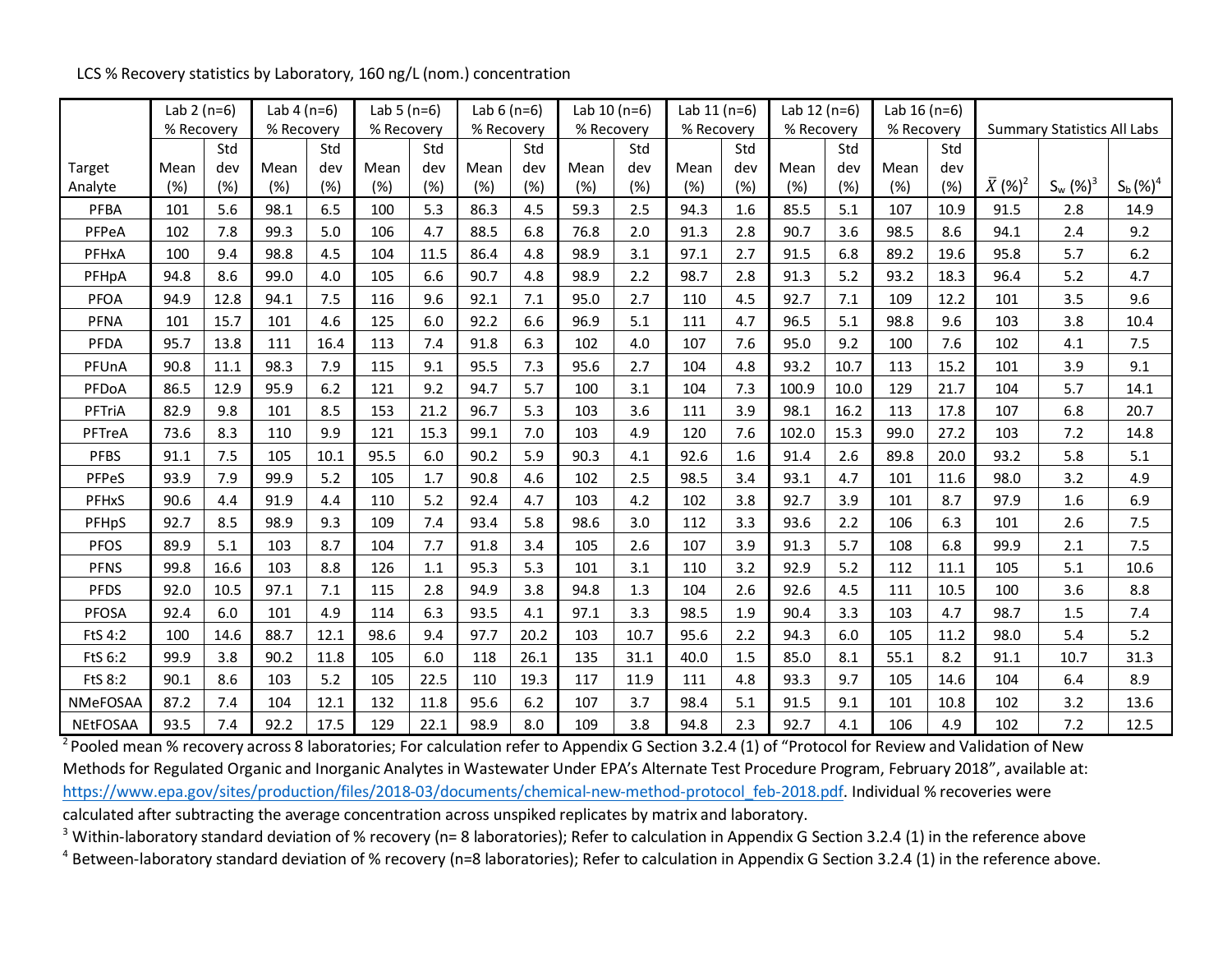|                       | Lab $2(n=60)$ |          | Lab 4 (n=59) <sup>1</sup> |      | Lab 5 ( $n=60$ ) |      |      | Lab 6 (n=59) $1$ |      | Lab 10 (n=59) $1$ | Lab 11 (n=60) |      | Lab 12 (n=60) |      | Lab $16(n=60)$ |      |             | <b>Summary Statistics All</b> |                    |
|-----------------------|---------------|----------|---------------------------|------|------------------|------|------|------------------|------|-------------------|---------------|------|---------------|------|----------------|------|-------------|-------------------------------|--------------------|
|                       | % Recovery    |          | % Recovery                |      | % Recovery       |      |      | % Recovery       |      | % Recovery        | % Recovery    |      | % Recovery    |      | % Recovery     |      |             | Labs                          |                    |
|                       |               | Std      |                           | Std  |                  | Std  |      | Std              |      | Std               |               | Std  |               | Std  |                | Std  | $\bar{X}^2$ | $S_w^3$                       | $S_b$ <sup>4</sup> |
|                       | Avg           | dev      | Avg                       | dev  | Avg              | dev  | Avg  | dev              | Avg  | dev               | Avg           | dev  | Avg           | dev  | Avg            | dev  |             |                               |                    |
| <b>Target Analyte</b> | (%)           | (%)      | (%)                       | (%)  | (%)              | (%)  | (%)  | (%)              | (%)  | (%)               | (%)           | (%)  | (%)           | (%)  | (%)            | (%)  | (%)         | (%)                           | (% )               |
| <b>MPFBA</b>          | 89.3          | 6.4      | 105                       | 6.7  | 106              | 5.5  | 91.1 | 6.2              | 87.3 | 11.9              | 99.1          | 5.2  | 91.2          | 6.9  | 96.4           | 15.7 | 95.6        | 3.7                           | 7.1                |
| M5PFPeA               | 94.7          | 8.1      | 108                       | 4.4  | 105              | 5.8  | 95.3 | 5.0              | 97.7 | 7.1               | 92.8          | 3.3  | 95.7          | 3.6  | 100            | 5.6  | 98.6        | 1.7                           | 5.3                |
| M5PFHxA               | 87.8          | 10.8     | 110                       | 9.6  | 103              | 11.8 | 95.4 | 4.4              | 102  | 4.4               | 100           | 3.2  | 96.6          | 4.2  | 84.6           | 15.1 | 97.3        | 4.5                           | 8.2                |
| M4PFHpA               | 92.4          | 9.0      | 110                       | 11.7 | 104              | 5.4  | 96.3 | 4.5              | 104  | 5.8               | 104           | 3.4  | 93.6          | 4.9  | 86.1           | 13.2 | 98.7        | 3.6                           | 7.9                |
| M8PFOA                | 94.5          | 10.5     | 107                       | 8.3  | 106              | 7.1  | 97.6 | 4.5              | 102  | 4.6               | 110           | 4.4  | 94.9          | 7.4  | 95.1           | 10.6 | 101         | 2.6                           | 6.2                |
| M9PFNA                | 87.4          | 10.8     | 109                       | 9.1  | 107              | 4.9  | 97.8 | 5.0              | 102  | 5.3               | 118           | 4.5  | 94.2          | 5.7  | 102            | 12.0 | 102         | 3.0                           | 9.4                |
| M6PFDA                | 89.2          | 9.5      | 109                       | 8.0  | 110              | 7.3  | 99.8 | 5.7              | 104  | 5.9               | 120           | 6.8  | 99.3          | 10.3 | 104            | 12.9 | 104         | 2.5                           | 9.0                |
| M7PFUnDA              | 92.4          | 13.1     | 106                       | 7.2  | 113              | 9.0  | 101  | 5.4              | 102  | 5.6               | 111           | 6.8  | 94.1          | 8.9  | 108            | 14.6 | 103         | 3.4                           | 7.5                |
| MPFDoDA               | 83.6          | 10.3     | 98.7                      | 6.9  | 110              | 6.3  | 99.5 | 5.4              | 99.7 | 5.6               | 109           | 5.8  | 89.2          | 11.9 | 116            | 21.7 | 101         | 5.6                           | 10.8               |
| M2PFTeDA              | 75.9          | 10.3     | 84.2                      | 14.7 | 105              | 16   | 92.2 | 9.4              | 101  | 5.8               | 120           | 7.0  | 89.2          | 11.8 | 107            | 23.7 | 96.8        | 5.8                           | 14.2               |
| M3PFBS                | 84.6          | 8.6      | 108                       | 10.3 | 105              | 6.8  | 96.8 | 4.4              | 98.2 | 15.5              | 98.0          | 4.7  | 97.4          | 2.7  | 86.2           | 13.9 | 96.8        | 4.6                           | 8.1                |
| M3PFHxS               | 92.4          | 8.7      | 103                       | 9.0  | 105              | 4.9  | 98.6 | 3.6              | 105  | 4.0               | 110           | 6.9  | 96.8          | 3.1  | 103            | 6.2  | 102         | 2.3                           | 5.5                |
| M8PFOS                | 92.3          | 11.5     | 103                       | 9.7  | 113              | 7.0  | 99.1 | 3.6              | 103  | 3.6               | 119           | 6.9  | 95.3          | 4.6  | 108            | 8.0  | 104         | 2.9                           | 9.0                |
| M8PFOSA               | 90.6          | 5.9      | 98.3                      | 5.4  | 113              | 12.2 | 99.2 | 3.7              | 102  | 4.6               | 101           | 3.6  | 95.2          | 3.0  | 105            | 7.4  | 101         | 3.0                           | 6.7                |
| M2-4:2FTS             | 89.4          | 11.4     | 102                       | 46.2 | 103              | 8.4  | 102  | 18.9             | 96.9 | 11.7              | 94.7          | 5.9  | 97.3          | 4.7  | 96.9           | 7.9  | 97.8        | 13.6                          | 4.5                |
| M2-6:2FTS             | 93.2          | 11.3     | 105                       | 10.9 | 105              | 11.7 | 108  | 19               | 108  | 12.0              | 93.1          | 25.1 | 95.1          | 5.7  | 96.6           | 8.0  | 100         | 6.2                           | 6.5                |
| M2-8:2FTS             | 95.3          | 18.0     | 105                       | 13.2 | 111              | 12.4 | 111  | 14.8             | 108  | 13.0              | 112           | 9.9  | 98.0          | 7.7  | 106            | 9.3  | 106         | 3.3                           | 6.2                |
| d3-N-MeFOSAA          | 83.1          | $11.0\,$ | 106                       | 17.2 | 125              | 20.6 | 96.3 | 5.0              | 102  | 5.4               | 109           | 11.2 | 97.4          | 4.8  | 102            | 7.4  | 103         | 5.9                           | 12.0               |
| d5-N-EtFOSAA          | 91.3          | 16.2     | 98.6                      | 16.1 | 130              | 16.3 | 102  | 7.7              | 103  | 6.1               | 104           | 9.7  | 95.3          | 5.2  | 108            | 8.6  | 104         | 4.7                           | 11.7               |

Surrogate % Recovery statistics across study sample matrices by Laboratory, 160 ng/L (nom.) concentration

 $1$  A study sample from labs 4 and 6 with recovery near 200% for all surrogates and a study sample from lab 10 with no recovery of target analytes or surrogates were excluded from this summary; a preparation error was presumed for these samples

 $2$  Pooled mean % recovery across 8 laboratories; For calculation refer to Appendix G Section 3.2.4 (1) of "Protocol for Review and Validation of New Methods for Regulated Organic and Inorganic Analytes in Wastewater Under EPA's Alternate Test Procedure Program, February 2018", available at: https://www.epa.gov/sites/production/files/2018-03/documents/chemical-new-method-protocol feb-2018.pdf. Individual % recoveries were calculated after subtracting the average concentration across unspiked replicates by matrix and laboratory.

<sup>3</sup> Within-laboratory standard deviation of % recovery (n= 8 laboratories); Refer to calculation in Appendix G Section 3.2.4 (1) in the reference above  $4$  Between-laboratory standard deviation of % recovery (n=8 laboratories); Refer to calculation in Appendix G Section 3.2.4 (1) in the reference above.